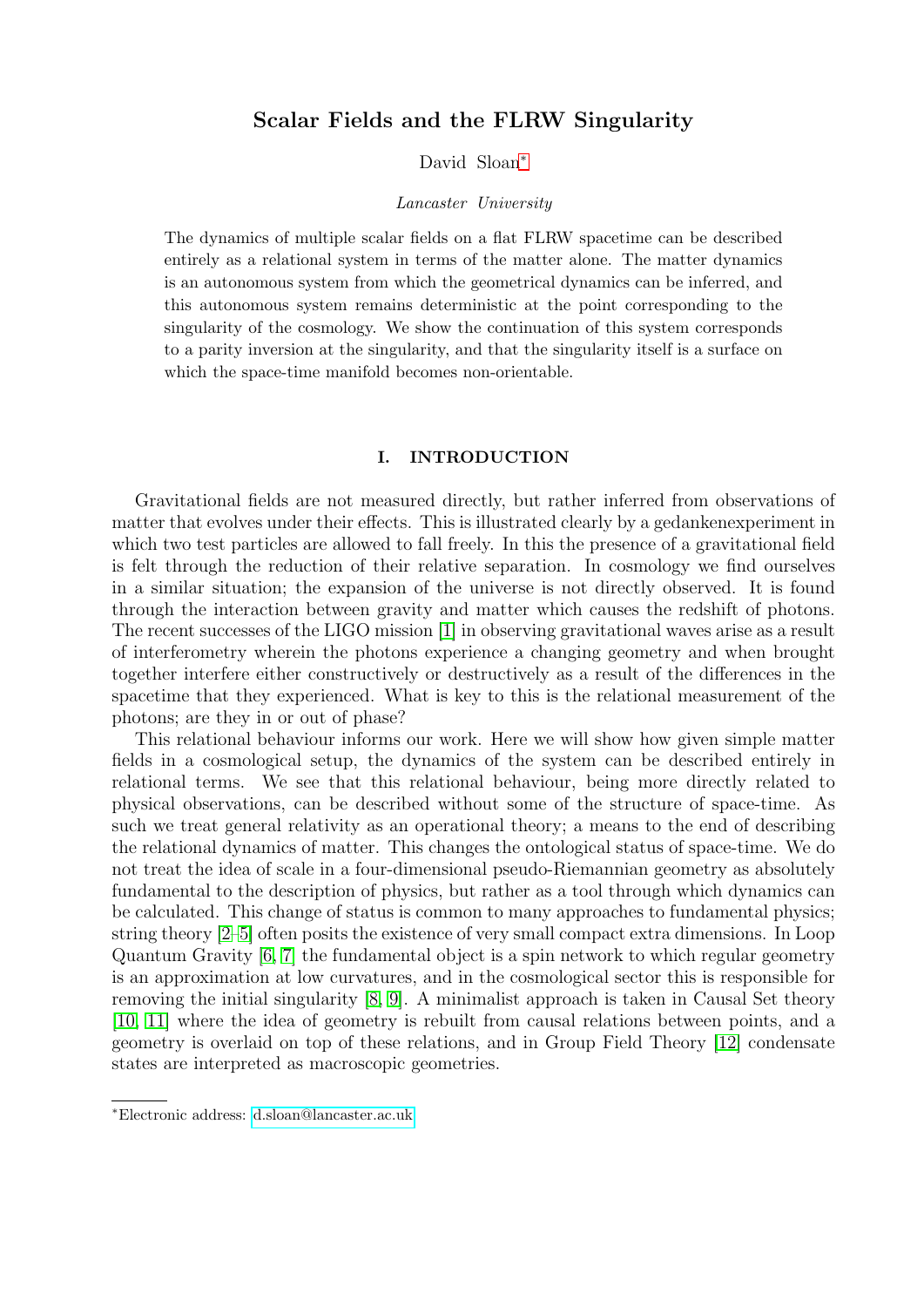In this approach we will differ in one key way from the aforementioned approaches to fundamental theories of gravity. Rather than positing the existence of a more fundamental object on which our theory is based, we instead simply note that we do not have empirical access to the volume of the universe, and instead consider the relational evolution of observables. Aspects of this are captured in the Shape Dynamics [\[13–](#page-17-2)[16\]](#page-17-3) program. At the heart of this is the idea that certain necessary factors in forming a space-time, such as the idea of an overall notion of scale, are not empirically measurable. As such, any choice of how dynamics is described in terms of these non-measurable quantities should not affect the evolution of measurable quantities. In previous work [\[17\]](#page-17-4) we have shown that this leads to a unique continuation of Bianchi cosmologies (homogeneous, anisotropic solutions to Einstein's equations) through the initial singularity, and this has recently been extended by Mercati to include inflationary potentials for the matter [\[18\]](#page-17-5). There are two principal reasons why this is possible; the first is that the system exhibits "Dynamical Similarity" [\[19\]](#page-17-6) and thus solutions can be evolved in terms of a smaller set of variables than are required to describe the full phase-space. The second is that the equations of motion for these variables are Lipschitz continuous even at the initial singularity. By the Picard-Lindelöf theorem, they can be uniquely continued beyond this point and reveal that there is a qualitatively similar, but quantitatively distinct, solution on the other side. In this paper we will show that the same results hold when working with scalar fields in a flat Friedmann-Lemaître-Roberston-Walker (FLRW) cosmology.

This paper is laid out as follows. In section [II](#page-1-0) we recap the dynamics of flat FLRW cosmologies in the presence of scalar fields, and express the dynamics as a flow on the usual phase space. Then in section [III](#page-3-0) we show the role of dynamical similarity in these spacetimes, establishing a vector field on phase-space whose integral curves take solutions to those which are indistinguishable. This allows us to formulate the more compact description of the system which is well-defined at and beyond the singularity. We then show some general features of such systems. In section [IV](#page-5-0) we show how massless noninteracting scalar fields provide this continuation, and in section [V](#page-7-0) we show the fully intrinsic form of the equations of motion when interactions are reintroduced. We examine how one can reconstruct a geometrical interpretation on the other side of the singularity in section [VI](#page-9-0) and show that this would appear to be an orientation flip when viewed in this way. Finally in section [VII](#page-13-0) we show how the results we have obtained extend beyond the isotropic case and make contact with prior results, and give some concluding thoughts in section [VIII.](#page-14-0)

# <span id="page-1-0"></span>II. FLRW COSMOLOGY WITH SCALAR FIELDS

We will examine the dynamics of scalar fields in a flat FLRW cosmology. We will focus on scalar fields since massless scalar fields have an energy density which increases with the square of the inverse of the spatial volume. As such they are the dominant contribution to the energy density in the neighborhood of singularities. To quote Wheeler, in such a situation "Matter doesn't matter" with the exception of scalar fields. Therefore we note that although other physical fields, such as cold dark matter, radiation and dark energy can be present, close to the singularity their dynamics are determined entirely by the dynamics of the geometry.

To retain the homogeneity and isotropy of our solutions, we will assume the same holds for our scalar fields, and thus each field has only temporal variation. The metric takes the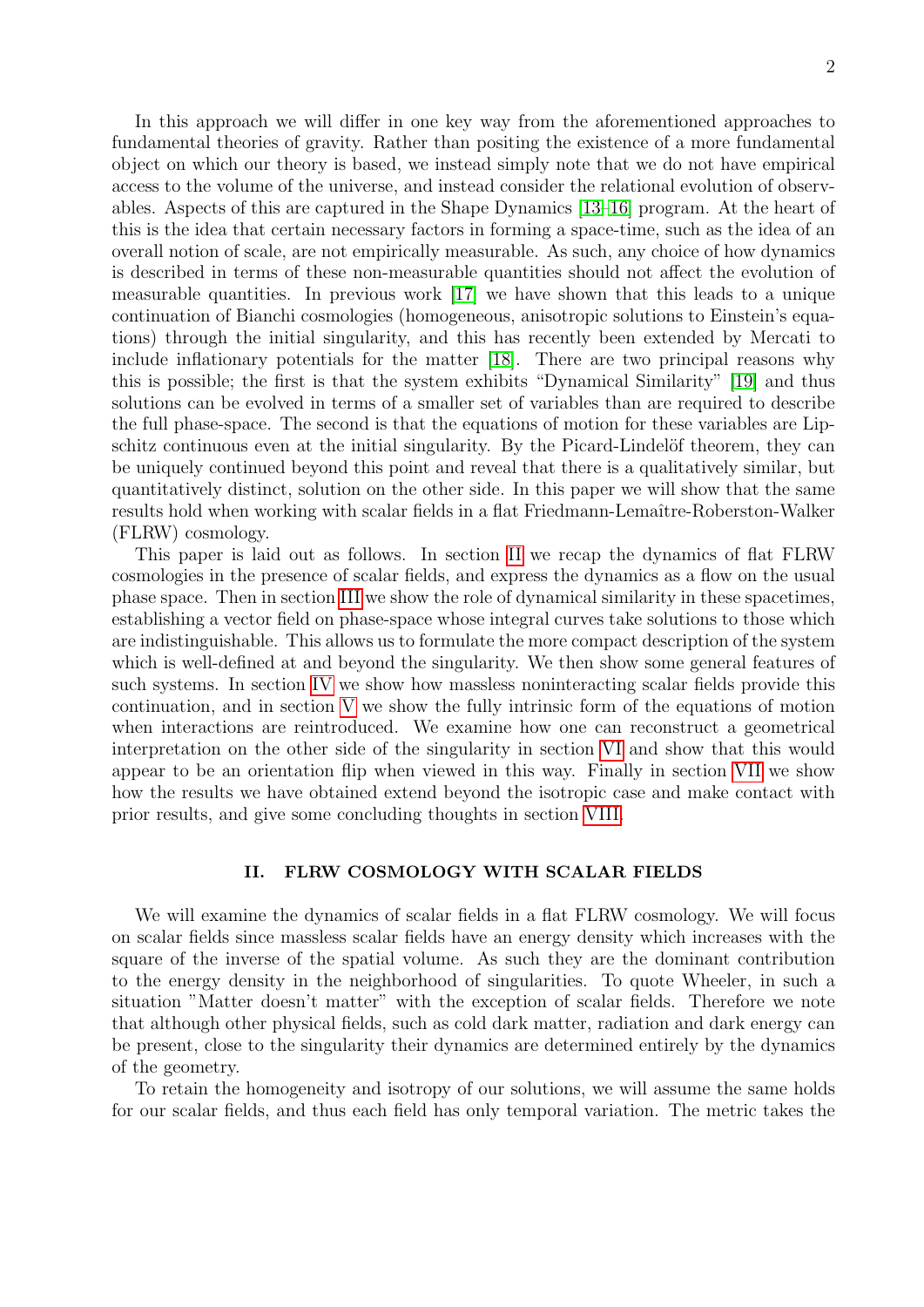form:

$$
ds^{2} = -dt^{2} + a(t)^{2} (dx^{2} + dy^{2} + dz^{2})
$$
\n(2.1)

It is important to note that there are two tetrad representations of this system which are compatible with the geometry corresponding to left-handed and right-handed orientations  $g = \eta(\mathbf{e}, \mathbf{e})$ , with the choices  $\mathbf{e}_L = (\mathrm{d}t, \mathrm{ad}x, \mathrm{ad}y, \mathrm{ad}z)$  and  $\mathbf{e}_R = (dt, -\mathrm{ad}x, -\mathrm{ad}y, -\mathrm{ad}z)$ . In fact, since the form  $\eta$  is bilinear, we could have chosen to distribute the - signs with any of these components, however since we will be primarily interested in the behaviour of the spatial parts across the initial singularity, we choose to keep a time direction fixed and will only be interested in the relative signs of the one-forms across  $t = 0$ .

Dynamics are derived from the Einstein-Hilbert action for gravity minimally coupled to matter, which has the usual scalar field Lagrangian. Our spacetime is topologically  $\mathbb{R} \times \Sigma$ where the spatial slice  $\Sigma$  can be  $\mathbb{R}^3$  or  $\mathbb{T}^3$ . In the case of  $\mathbb{R}^3$  we choose a fiducial cell to capture the entire system since homogeneity means that the dynamics of the entire space can be determined by the dynamics of any chosen subregion, and thus we avoid infinities.

$$
S = \int \sqrt{g}(R - \mathcal{L}_m) = \int_{\mathbb{R}} \int_{\Sigma} a^3 \left( 6\left(\frac{\ddot{a}}{a} + \frac{\dot{a}^2}{a^2}\right) - \frac{\dot{\phi}^2}{2} + V(\phi) \right) \tag{2.2}
$$

In order to simplify the algebra, in the following we make the choice to work with the volume instead of the scale factor,  $v = a^3$ . The momentum conjugate to v is proportional to the Hubble parameter,  $h = p_v = \frac{4v}{v}$  $\frac{4\dot{v}}{v}$  and that to  $\phi$  is  $p_i = v\dot{\phi}_i$ , where we choose to denote this conjugate momentum  $h$  to avoid notation clashes. The Hamiltonian and symplectic structure are given:

$$
\mathcal{H} = v \left( -\frac{3h^2}{8} + \frac{\bar{p}^2}{2v^2} + V(\vec{\phi}) \right) \qquad \omega = dh \wedge dv + d\vec{p} \wedge d\vec{\phi}
$$
 (2.3)

The Hamiltonian vector field,  $X_{\mathcal{H}}$  describes the evolution of a solution in phase-space. It is determined uniquely through the global invertibility of the symplectic form (summing over repeated indices of the scalar field and its momentum):

$$
d\mathcal{H} = \iota_{\mathbf{X}_{\mathcal{H}}} \omega \to \mathbf{X}_{\mathcal{H}} = \frac{3v h}{4} \frac{\partial}{\partial v} - \frac{p_i^2}{v^2} \frac{\partial}{\partial h} + \frac{p_i}{v} \frac{\partial}{\partial \phi_i} - v \frac{\partial V}{\partial \phi_i} \frac{\partial}{\partial p_i}
$$
(2.4)

The dynamics of the matter present is given by the Klein-Gordon equation, which corresponds to the usual Hamiltonian dynamics of the scalar fields given the above:

<span id="page-2-0"></span>
$$
\ddot{\phi}_i + \frac{3h}{4}\dot{\phi}_i + \frac{\partial V}{\partial \phi_i} = 0
$$
\n(2.5)

and the dynamics of the geometry is given by the Friedmann equation:

$$
h^2 = \frac{8}{3} \left( \frac{\dot{\phi}^2}{2} + V(\phi) \right)
$$
 (2.6)

In the case where there is no potential for the scalar field, we can solve these analytically to see  $v = v_0 t$ ,  $\phi_i = A_i \log t + B_i$ , wherein  $A_i, B_i$  and  $v_0$  are constants.

The singularity of this system corresponds to the fact that along its orbit on phase space,  $X_{\mathcal{H}}$  reaches a point at which it is no longer integrable. From the Picard-Lindelöf theorem,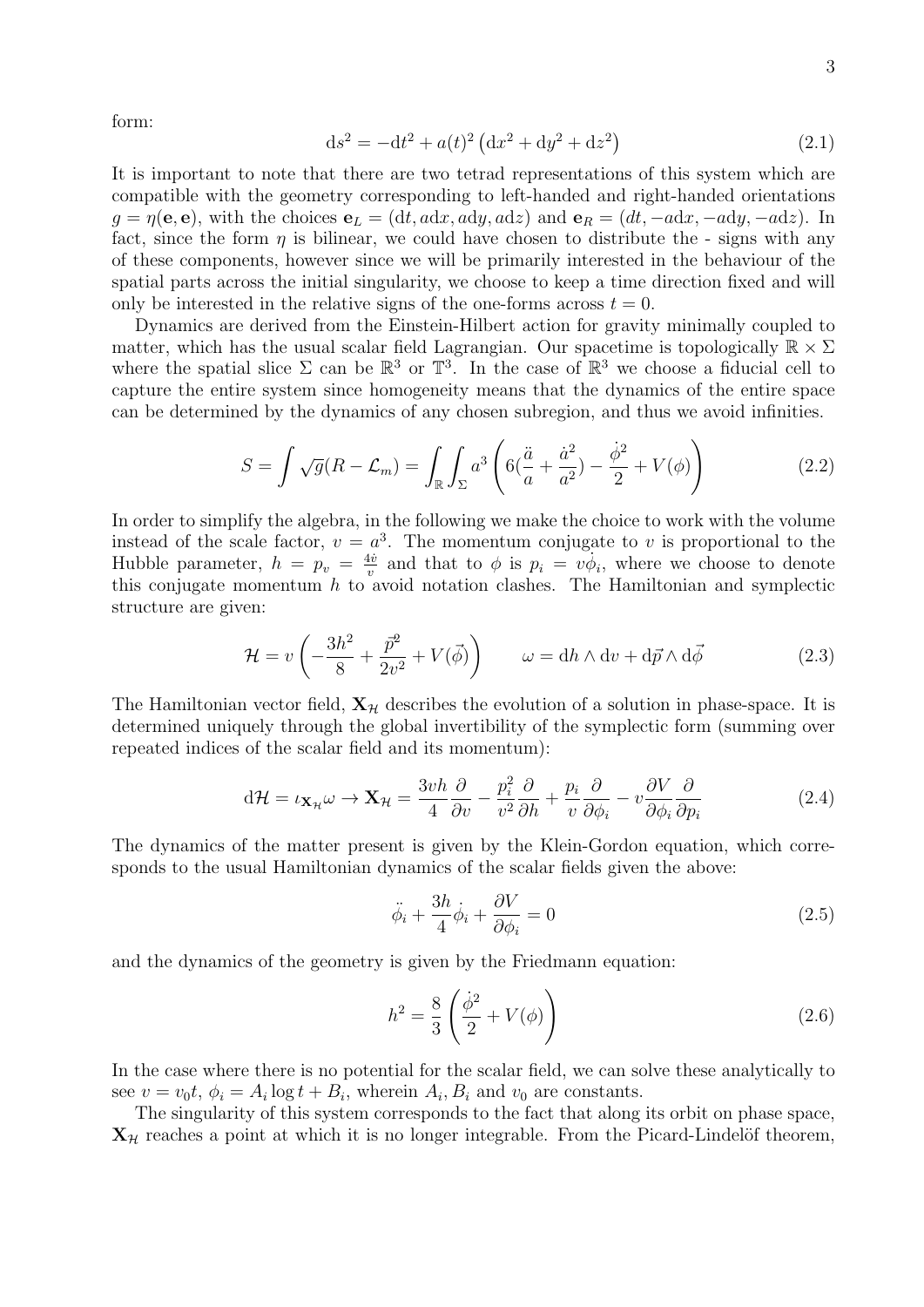this arises because uniqueness of solutions to the equations of motion fails when coefficients of the basis vectors ( $\frac{\partial}{\partial h}$  etc) are not Lipschitz continuous. We see that this can occur in two ways; the first is that some of the phase space variables will tend to infinity. We will show that this can be solved through a compactification which is brought about by considering only relational variables. The second point at which Lipschitz continuity can fail is when  $v = 0$ . However, it turns out that this system can be expressed in such a way that v is not strictly required for evolution. This happens because the Hamiltonian has solutions which are dynamically similar, and thus the evolution can be described on a contact manifold in terms of relational variables.

# <span id="page-3-0"></span>III. DYNAMICAL SIMILARITY IN FLRW COSMOLOGY

Since the total Hamiltonian  $\mathcal{H} = 0$  is a constraint, we can use this to replace h in equation [\(2.5\)](#page-2-0) and express the dynamics of the matter fields purely in a closed form.

$$
\ddot{\phi}_i + \dot{\phi}_i \sqrt{24V(\phi) + 12\dot{\phi}^2} + \frac{\partial V}{\partial \phi_i} = 0
$$
\n(3.1)

On first glance this may appear surprising; we began with a  $2n + 2$  dimensional phase-space subject to a single constraint, and have arrived at a set of  $n$  coupled differential equations which are second order in the fields alone. However, the reason for this reduction is that there is a somewhat hidden symmetry of this system; it exhibits dynamical similarity [\[19\]](#page-17-6) under rescaling both the momenta of the matter fields and the volume (measured through to an appropriately chosen fiducial cell) of the spatial slice. The dynamical similarity that arises is an exact consequence of the fact that the dynamics of the system chosen should not be affected by the choice of a cell by which it is measured.

In this system we have universal coordinates on phase space and thus we can define a non standard canonical transformation through the vector field

$$
\mathbf{V} = v \frac{\partial}{\partial v} + \vec{p_{\phi}} \frac{\partial}{\partial \vec{p_{\phi}}}
$$
(3.2)

Following the procedure laid out in [\[19\]](#page-17-6), we see that this system has an autonomous subsystem of dynamics of the invariants of  $V$ , given by the contact Hamiltonian  $H<sup>c</sup>$  and contact form  $\eta$ 

$$
\mathcal{H}^{\rm c} = -\frac{3h^2}{8} + \frac{\dot{\vec{\phi}}^2}{2} + V(\vec{\phi}) \qquad \eta = -\mathrm{d}h + \dot{\vec{\phi}}\mathrm{d}\vec{\phi} \tag{3.3}
$$

It is thus clear that this is a system of  $2n + 1$  invariants of V subject to a single constraint, and thus the fact that we can describe the relational motion in terms of just the matter fields themselves is no longer surprising. The dynamics of contact systems is an interesting and active area of study [\[20,](#page-17-7) [21\]](#page-17-8). The contact space is odd-dimensional, and thus differs from symplectic dynamics. There is one particular difference which is important in the cosmological case: contact systems are 'frictional'. It is clear from the contact form that one of the variables is distinct from the rest, as it appears as a coordinate without a corresponding momentum. Thus there exists a vector field  $\nu$  such that  $\nu(\eta) = 1, \nu(\text{d}\eta) = 0$ . This is called the 'Reeb vector field', which in our case is  $\nu = \frac{\partial}{\partial h}$ , through which friction becomes apparent. The contact Hamiltonian vector field  $X_{\mathcal{H}^c}$  is determined uniquely through

$$
\iota_{\mathbf{X}_{\mathcal{H}^c}} d\eta + \eta(\mathbf{X}_{\mathcal{H}^c})\eta = d\mathcal{H}^c - (\nu(\mathcal{H}^c) + \mathcal{H}^c)\eta
$$
\n(3.4)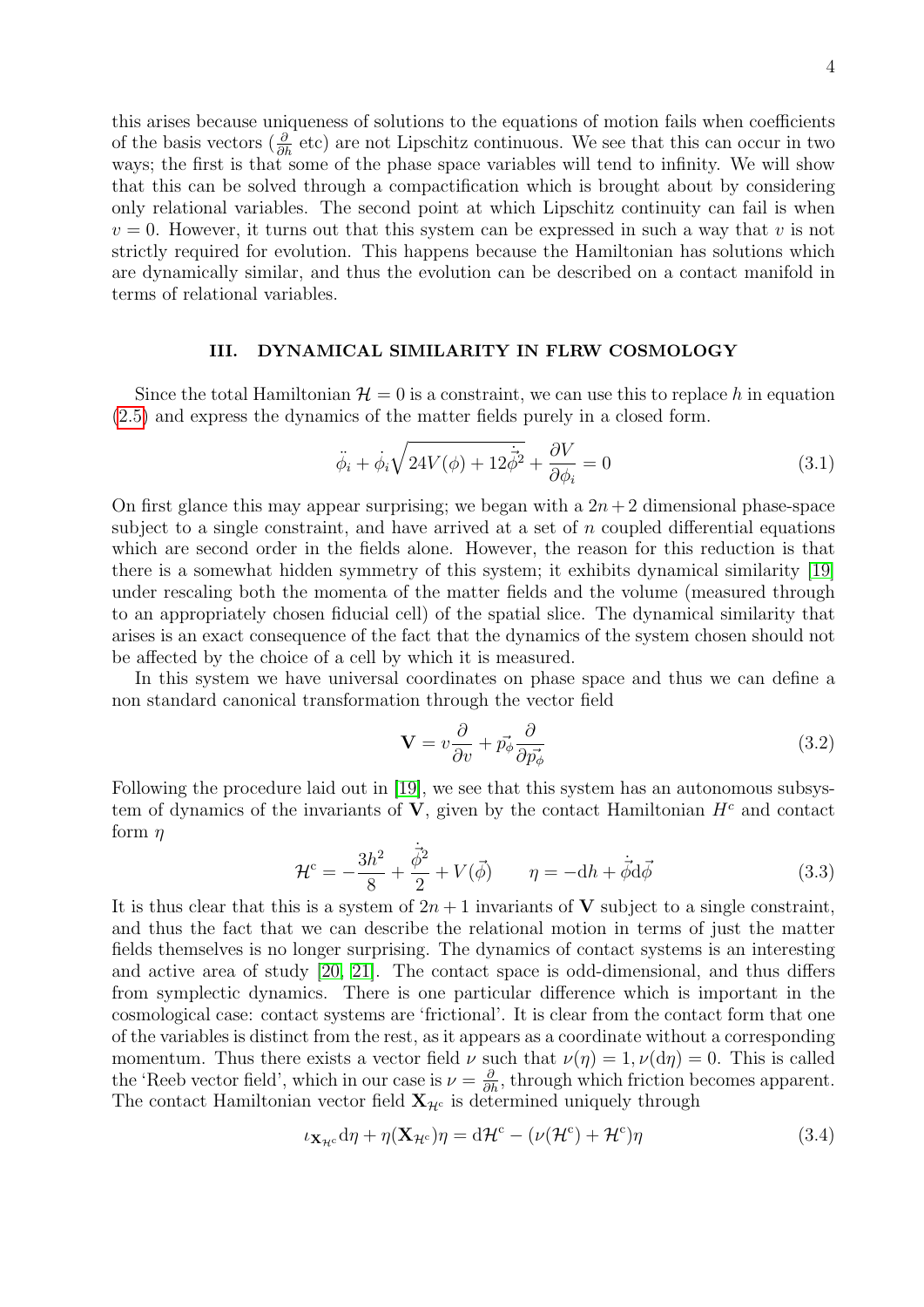Thus our system has a contact Hamiltonian vector field given by

$$
\mathbf{X}_{\mathcal{H}^c} = -\dot{\phi}_i^2 \frac{\partial}{\partial h} + \dot{\phi}_i \frac{\partial}{\partial \phi_i} - \left(\frac{\partial V}{\partial \phi_i} + \frac{3h\dot{\phi}_i}{4}\right) \frac{\partial}{\partial \dot{\phi}_i}
$$
(3.5)

We see immediately that we have overcome one of the failures of Lipschitz continuity; since this system does not refer to  $v$  at any point, its vanishing does not impede the integration of the contact Hamiltonian vector field. Thus the points at which we may encounter problems are where one or more of  $\phi$ ,  $\phi$ , h become infinite. However as we have previously noted, this is solved by the compactification induced in choosing relational variables.

Since the volume  $v$  is not a part of the relational system itself, and is never needed to find the equations of motion of our contact system, we will not consider it to be fundamental to the description of our system. Rather we will note that we can completely integrate our equations of motion to find the behaviour of  $h$  for all times. We then create a geometrical model which corresponds to our system by choosing a value for  $v$  at any given time and finding its time evolution by quadrature. In doing so we can reconstruct a space-time geometry which exactly reproduces the dynamics of the FLRW system. However since  $v$ is not fundamental to our description, neither is its role as volume in this system; the singularity at  $v = 0$  is thus not a problem; we have simply reached the boundary of the set of solutions that can be reproduced using our chosen space-time geometry. As we will see this is still a regular point in the relational description, and thus we can create another space-time geometry beyond  $v = 0$  corresponding to the evolution of the relational system past this point. The singularity of GR is thus a failure of the description of physics in terms of an orientable manifold.

The frictional nature of a contact system is manifested in two ways; the first is that the contact Hamiltonian,  $\mathcal{H}^c$  is not necessarily preserved along its integral curves:

$$
\frac{\mathrm{d}\mathcal{H}^{\mathrm{c}}}{\mathrm{d}t} = -\mathcal{H}^{\mathrm{c}}\frac{\partial\mathcal{H}^{\mathrm{c}}}{\partial h} \tag{3.6}
$$

however, we note that as this is a constraint in cosmology,  $\mathcal{H}^c = 0$ , and thus the system is conserved. The second is that Liouville's theorem is modified for the system [\[22\]](#page-17-9). As the space is odd dimensional, we cannot make a volume form in the usual way by taking exterior products of the symplectic form. Instead, the canonical volume form on a contact space is given

$$
Vol = \eta \wedge d\eta^n \tag{3.7}
$$

By evaluating the time derivative of this form, we see that the Hamiltonian flow on contact space has a divergence, and thus

$$
\text{Vol} = -(n+1)\frac{\partial \mathcal{H}^c}{\partial h} \text{Vol} \tag{3.8}
$$

which gives rise to attractors on the space of invariants. Since the Reeb vector field in our cosmological systems is along the direction of the Hubble parameter, its dual in the original symplectic system is the expansion volume;  $\iota_{\partial \overline{h}} \omega = dv$ . Thereby we see that the friction present in the matter systems arises as a consequence of the expansion of the universe.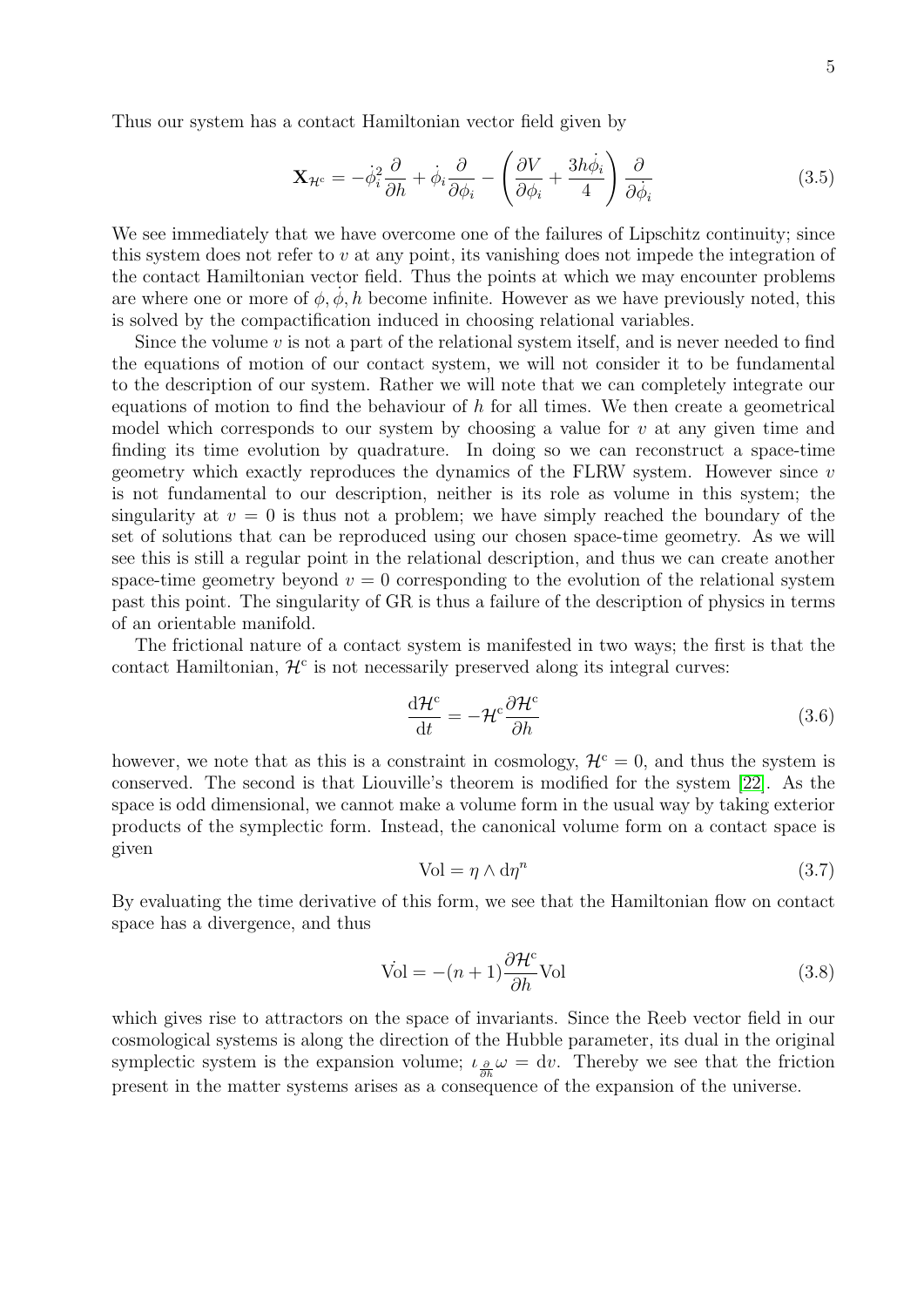#### <span id="page-5-0"></span>IV. FREE FIELDS

For clarity we will focus on a system with two fields present  $\vec{\phi} = (\phi_1, \phi_2)$ , though the procedure described is entirely general. A theorem due to Foster [\[23\]](#page-17-10) shows that on approach to a singularity in such a spacetime for a broad class of potentials the scalar fields asymptote to their massless  $(V = 0)$  behaviour. Therefore I shall first work in the case of free fields. As such the dynamics are easy to express:

$$
\frac{dh}{dt} = -\frac{3h^2}{4} \to h = \frac{4}{3t} \quad \frac{d\dot{\phi}_i}{dt} = \frac{3h\dot{\phi}}{4} \to \dot{\phi}_i = \frac{A_i}{t}
$$
(4.1)

Thus we see solutions in parameter time given by

$$
\phi_1 = A_1 \log t + B_1 \quad \phi_2 = A_2 \log t + B_2 \tag{4.2}
$$

If t is not a direct observable then we have our complete motion in the  $(\phi_1, \phi_2)$  plane determined along the line  $\phi_2 = \frac{A_2}{A_1}$  $\frac{A_2}{A_1}\phi_1 + \frac{A_1B_2 - A_2B_2}{A_1}$  $\frac{A_2-A_2B_2}{A_1}$ . This is simply the equation of a straight line. Note that there the solution is degenerate in choices of  $A_i$  and  $B_i$  since these four variables determine a single straight line in  $\mathbb{R}^2$ . This is unsurprising as the physics of the underlying system is unchanged under a shift of  $B_1$  and  $B_2$  – these leave  $\phi_i$  unchanged, and similarly we could reparametrize the time direction changing  $A_1$  and  $A_2$  but retaining their proportion.

We can express the system on shape space by making the compactification of the system on a sphere:

$$
\begin{pmatrix} \phi_1 \\ \phi_2 \end{pmatrix} = |\tan \beta| \begin{pmatrix} \cos \alpha \\ \sin \alpha \end{pmatrix}
$$
 (4.3)

This compactification can be visualized by considering taking a unit sphere tangent to the  $(\phi_1 - \phi_2)$  plane touching at the north pole. The mapping takes a point P on the plane onto the sphere by passing a line from the center of the sphere to  $P$  and identifying this with the point of intersection with the sphere.

Thus we have kinematical equation for  $\alpha$  and  $\beta$ :

$$
\dot{\beta} = \cos^2 \beta \left( \dot{\phi}_1 \cos \alpha + \dot{\phi}_2 \sin \alpha \right) \tag{4.4}
$$

$$
\dot{\alpha} = \cot \beta \left( \dot{\phi}_2 \cos \alpha - \dot{\phi}_1 \sin \alpha \right) \tag{4.5}
$$

Therefore we can find the relational equation on a solution to the equations of motion:

$$
\frac{\mathrm{d}\alpha}{\mathrm{d}\beta} = \frac{1}{\sin^2\beta} \frac{A_2 B_1 - A_1 B_2}{A_1 \cos\alpha + A_2 \sin\alpha} \tag{4.6}
$$

This equation appears singular at the point where tan  $\alpha = -A_1/A_2$ , however note that this is simply the point of closest approach of the line to the origin in the  $(\phi_1, \phi_2)$  plane, and therefore would be a stationary point of  $\beta$  on a solution. Which we can integrate to find:

$$
A_1 \sin \alpha - A_2 \cos \alpha = (A_1 B_2 - A_2 B_1) \cot \beta \tag{4.7}
$$

which is the equation of a geodesic on the sphere. The constant of integration is set to zero to match the solution we are representing here with the representation of the scalar fields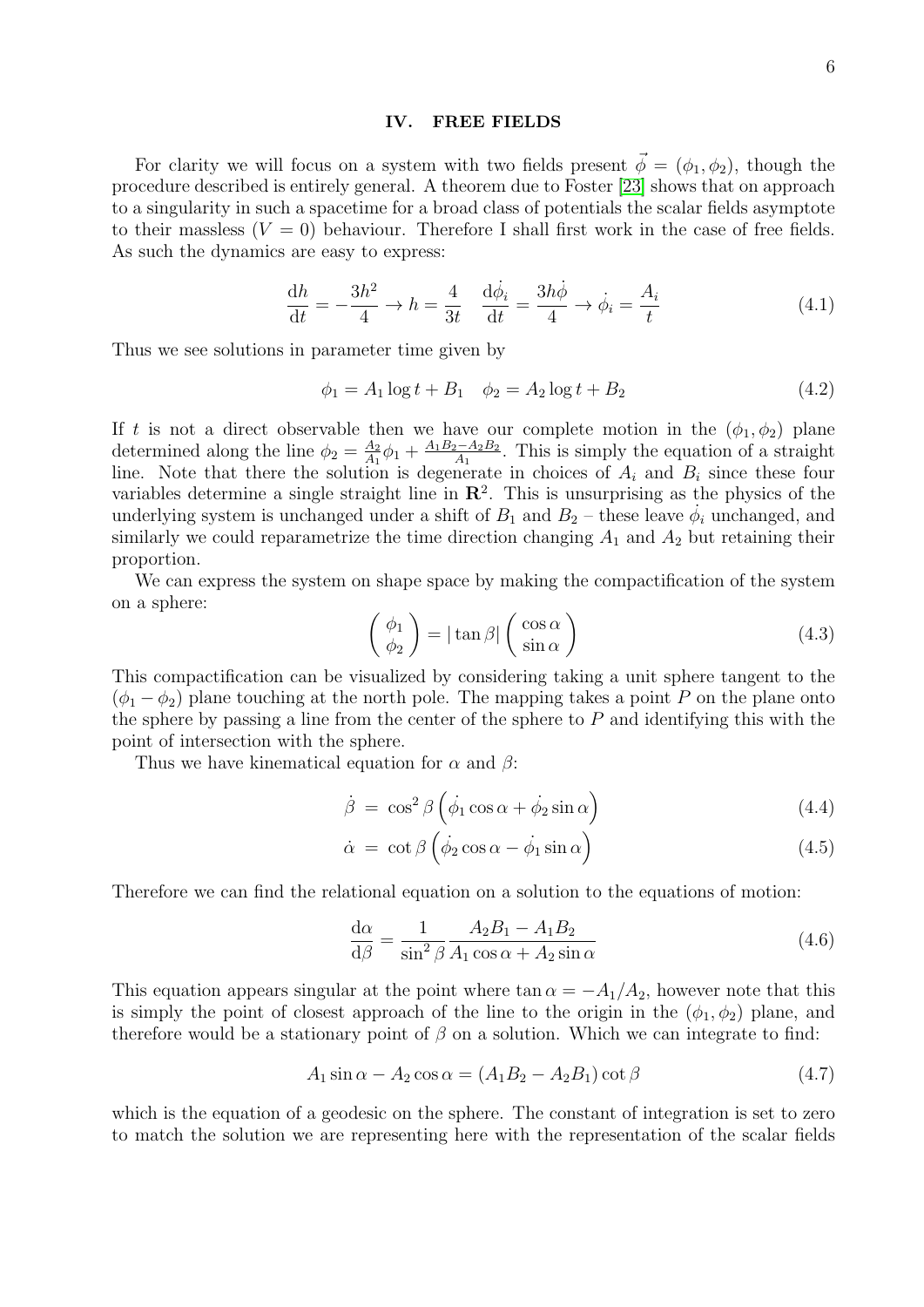in terms of time. The equator of the sphere is at  $\beta = \pi/2$  which represents the singularity in the FLRW system, but is again a regular point in the relational shape system. We can thus recover the space that is covered by our solutions in the  $(\phi_1, \phi_2)$  plane by noting that our solutions are parametrized by  $\alpha$ , which is monotonic in time. Hence

$$
\begin{pmatrix} \phi_1 \\ \phi_2 \end{pmatrix} = \left| \frac{A_1 B_2 - A_2 B_1}{A_1 \sin \alpha - A_2 \cos \alpha} \right| \begin{pmatrix} \cos \alpha \\ \sin \alpha \end{pmatrix}
$$
 (4.8)

It is obvious that this solution is periodic in  $\alpha$  with period  $2\pi$ . We thus see that the complete solution when carried beyond the initial singularity of the FLRW spacetime continues in the  $(\phi_1, \phi_2)$  plane along a line parallel to the original solution but with opposite impact parameter, and travelling in the opposite direction in parameter time. Thus the extended system is given  $\phi_i = (A_i \log |t| + \text{sign}(t)B_i)$ , valid wherever  $t \neq 0$ .

It is interesting to note here that it is only when we introduce potentials that the functional form of the gravitational action comes into play; if we had replaced the  $h^2$  term with  $f(h)$  in the contact Hamiltonian,  $\mathcal{H}^c$  then  $\frac{d\phi_1}{d\phi_2}$  would be unaffected, and we'd still have the space of straight lines, and so the shape space compactification would have been the same. This is broken by interactions between the fields, as we will see in section [V.](#page-7-0)

Let us now consider a set of  $n$  scalar fields. Each of these will have have its dynamics given in terms of time  $t$  by

<span id="page-6-0"></span>
$$
\phi_i = A_i \log t + B_i \tag{4.9}
$$

for constants  $A_i$  and  $B_i$ . Following the same procedure as above, we expect that there will be a well defined relational motion in terms of the compactified shape space. We begin by using coordinates on the  $n$ -sphere:

$$
\begin{pmatrix} \phi_1 \\ \phi_2 \\ \dots \\ \phi_n \end{pmatrix} = |\tan \beta| \begin{pmatrix} \cos \alpha_1 \\ \sin \alpha_1 \cos \alpha_2 \\ \dots \\ \sin \alpha_1 \dots \sin \alpha_{n-1} \end{pmatrix}
$$
(4.10)

The geometric idea here is the same as above – considering the hyperplane in the  $\phi_i$  and mapping onto an *n*-sphere by placing the sphere tangential to the plane at the north pole, and associating points on each via a line from the center of the sphere to the plane.

The radial component of our motion is contained in tan  $\beta$ . We know that for free fields this radius will tend to infinity as we approach the singularity at  $t \to 0$ , which in these terms is the equator of the *n*-sphere,  $\beta = \pi/2$ . Hhence we again parametrize our motion in terms of  $\beta$  and examine the dynamics as we approach this point. From the equations of motion for the scalar fields we can make the relation between  $\beta$  and t explicit:

$$
\tan^2 \beta = \sum \phi_i^2 = \sum A_i^2 (\log t)^2 + A_i B_i \log t + B_i^2 \tag{4.11}
$$

and hence to leading order  $|\tan \beta|$  approaches infinity as  $\log t$ . From this we see that the leading order contribution to  $\beta$  is given by  $1/t(\log t)^2$ .

For the  $\alpha_i$  we can perform a similar analysis of their asymptotic structures. We first note that

$$
\alpha_i = \frac{\sqrt{\phi_{i+1}^2 + \dots + \phi_n^2}}{\phi_i} \tag{4.12}
$$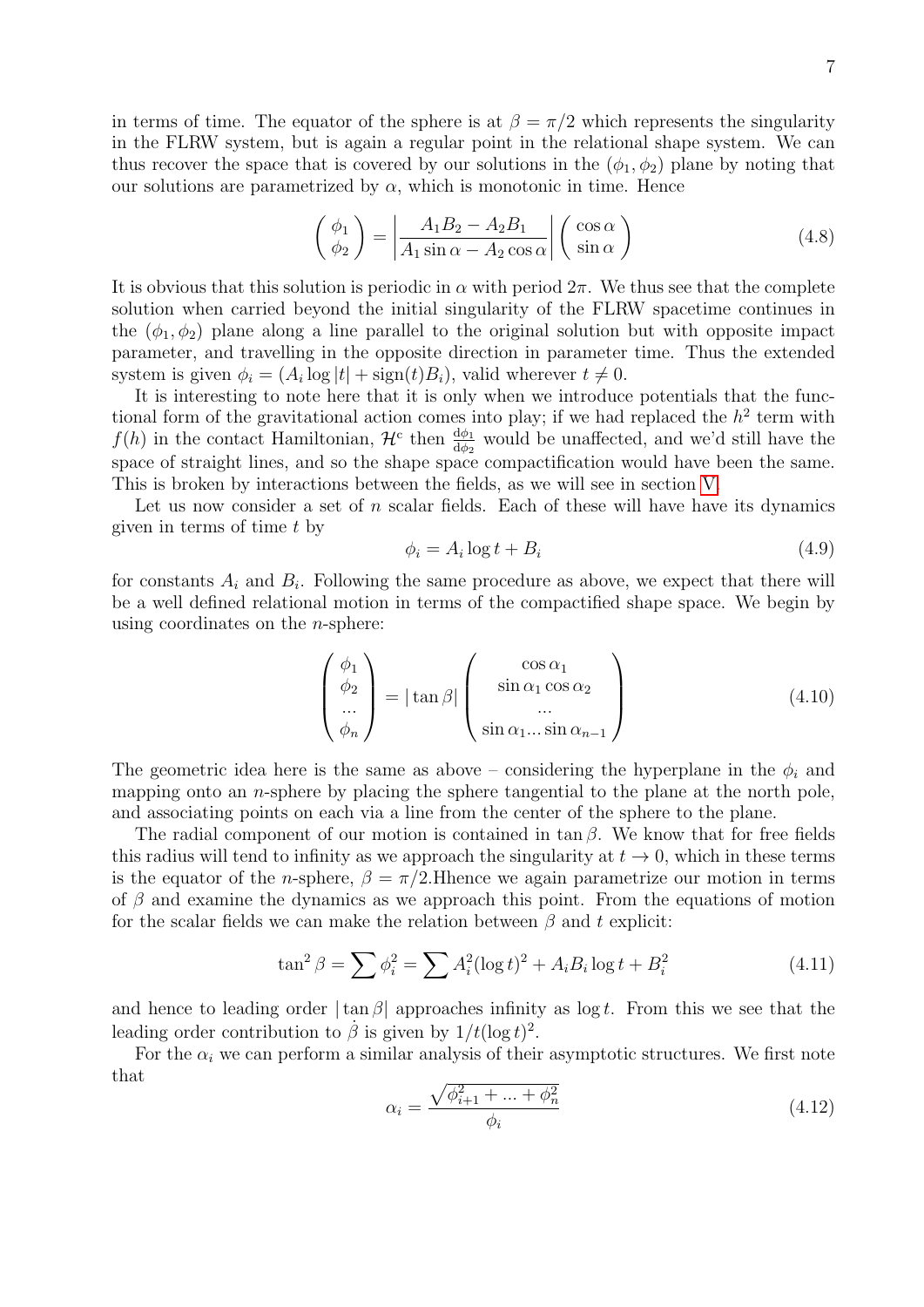and we find its velocity to be

$$
\dot{\alpha}_i = \frac{\cos^2 \alpha_i}{\phi_i^2 \sqrt{\phi_{i+1}^2 + \dots + \phi_n^2}} \left( \phi_i(\phi_{i+1}\dot{\phi}_{i+1} + \dots + \phi_n\dot{\phi}_n) - \dot{\phi}_i(\phi_{i+1}^2 + \dots + \phi_n^2) \right)
$$
(4.13)

Here we note that the bracketed term on the right hand side appears to have a term that grows as  $\log(t)^2/t^2$ . However this term is exactly zero, and hence the leading order contribution is in fact

$$
\dot{\alpha}_i = \frac{\cos^3 \alpha_i}{\sin^3 \alpha_1 \dots \sin^3 \alpha_{i-1} \tan^3 \beta \sin \alpha_i} \left( (A_i \prod_{j>i} A_j B_j - B_i \prod_{j>i} A_j^2) \frac{\log(t)}{t} + o(t^{-1}) \right) \tag{4.14}
$$

and therefore to leading order  $\dot{\alpha}$  approaches the singularity as  $1/(t \log t)^2$ . Hence at the singularity we find that  $\frac{d\alpha_i}{d\beta}$  tends to a constant and the system can be continued beyond this point. It is a (long) exercise to show that the solutions of this system correspond to geodesic motion on the n-sphere.

## <span id="page-7-0"></span>V. FULL SHAPE DYNAMICAL SYSTEM

Since we know what the asymptotic behaviour will look like for most well-behaved po $t$ entials,<sup>1</sup> we can set up our complete shape system. Initially it might appear that a good choice would be to pick  $p = \sqrt{\dot{\phi}_1^2 + \dot{\phi}_2^2}$  and  $\tan \theta = \frac{\dot{\phi}_2}{\dot{\phi}_1}$ . However, as the system asymptotes to the motion of a free field, the velocity of the field will become parallel to the field  $(\theta \to \alpha)$ , therefore we cannot simply break the velocity into polar coordinates. Likewise asymptotically the velocity of the field will outgrow the field values  $(p \gg \tan \beta)$ . It turns out that a good set of variables are

$$
\lambda = \frac{\sin(\alpha - \theta)}{\cos \beta} \quad \chi = pe^{-\frac{\sqrt{3}}{2}|\tan \beta|} \tag{5.1}
$$

which are asymptotically distinct from  $\alpha$  and  $\beta$  and thus contain solution determining data, and are Lipschitz continuous at  $\beta \to \frac{\pi}{2}$ . The complete dynamics of our system can now be expressed completely in these terms. Denoting a derivative with respect to  $\beta$  with a prime,

<span id="page-7-1"></span>
$$
\alpha' = \frac{\lambda}{\sin \beta \sqrt{1 - \lambda^2 \cos^2 \beta}}
$$
  
\n
$$
\lambda' = \frac{\lambda}{\cos \beta} \left( \sin \beta - \frac{1}{\sin \beta} \right) + \frac{V_2 \cos(\theta) - V_1 \sin(\theta)}{\chi^2 e^{\sqrt{3} |\tan \beta|} \cos^2 \beta}
$$
  
\n
$$
\chi' = \frac{\sqrt{3} \chi}{2 \cos^2 \beta \sqrt{1 - \lambda^2 \cos^2 \beta}} \left( \sqrt{1 + \frac{2V}{\chi} e^{-\sqrt{3} |\tan \beta|}} - \sqrt{1 - \lambda^2 \cos^2 \beta} \right)
$$
  
\n
$$
- \frac{\cos(\theta) V_1 + \sin(\theta) V_2}{\cos^2 \beta \sqrt{1 - \lambda^2 \cos \beta^2} \chi^3 e^{\frac{3\sqrt{3}}{2} |\tan \beta|}} \tag{5.2}
$$

<sup>1</sup> These will turn out to be potentials V where  $e^{-\sqrt{\frac{3}{4}(\phi_1^2+\phi_2^2)}}V$  and its derivatives  $e^{-\sqrt{\frac{3}{4}(\phi_1^2+\phi_2^2)}}\frac{\partial V}{\partial \phi_i}$  are finite.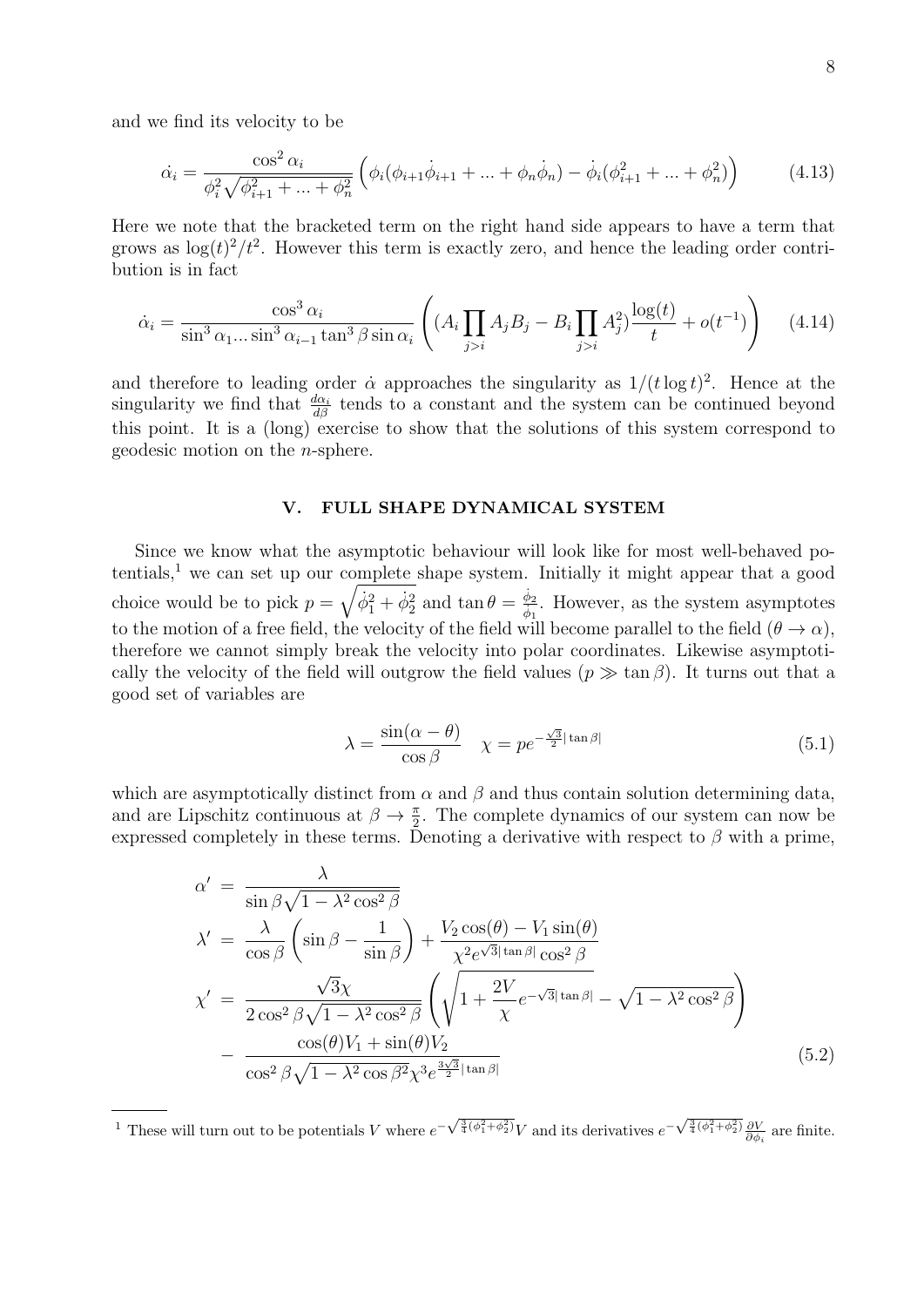Thus our system is asymptotically (assuming that V is well behaved)  $\alpha' = \lambda, \lambda' = 0, \chi' = \sqrt{\lambda}$  $-\frac{\sqrt{3}\lambda^2\chi}{4}$  $\frac{\lambda^2 \chi}{4}$ . The equations of motion [\(5.2\)](#page-7-1) are Lipschitz continuous and thus we satisfy the conditions of the Picard-Lindelöf theorem. This holds even at  $\beta = \pi/2$ , which corresponds to the initial singularity of the cosmological system. Therefore there is a unique continuation of any given solution through  $\beta = \pi/2$ .

As we have shown that the system of equations described in equations [\(5.2\)](#page-7-1) is well defined at the initial singularity, it is logical to then ask if there are places at which this description breaks down. It is clear from the evolution of  $\alpha$  that the equations are singular when  $\lambda \cos \beta = \pm 1$ . From the definition of  $\lambda$  we see that this is a point at which the velocity of the scalar fields is orthogonal to their position. Since tan  $\beta$  represents the distance from the origin in the  $(\phi_1, \phi_2)$  plane, this is unsurprising. At this point the motion of the fields has no radial component, and hence  $\beta$  is unchanging while the other variables are, and hence derivatives of these with respect to  $\beta$  will become infinite. The motion remains well defined when expressed in terms of the fields and their velocities alone, however, and thus this is simply a poor choice of representation of the system at this point. It is entirely analogous to the singularity in  $\frac{dr}{d\theta}$  in the polar coordinate description of a straight line; there at the point of closest approach to the origin r is it a minimum whilst  $\theta$  changes, and thus in these variables the system appears singular. However, the equation  $y = mx + c$  remains well defined at this point. The question then arises as to whether this could be the asymptotic behaviour as  $\beta \to \pi/2$ . The answer is that if V obeys the conditions of regularity then it cannot, as the motion asymptotes to that of a free field.

Recovering the free field in these circumstances amounts to setting V and its derivatives to zero. Upon doing so we note two interesting features; the first is that  $\chi$  becomes unimporant in dynamics, as it only enters the equations of motion for  $\alpha$  and  $\lambda$  through terms proportional to derivatives of the potential. Hence we can integrate the equation of motion for  $\lambda$  directly in this case to obtain

<span id="page-8-0"></span>
$$
\lambda_{\text{free}} = \frac{\lambda_0}{\sin \beta} \tag{5.3}
$$

wherein  $\lambda_0$  is a constant. Reintroducing this into the equation of motion for  $\alpha$  gives the equation for a straight line in the  $(\phi_1, \phi_2)$  plane. Second, we see that this feature only relied upon there being non-zero derivatives of V . Had we introduced a pure cosmological constant term (corresponding to V being constant) the equations of motion would have been unaffected. From equation [5.3](#page-8-0) we see that

$$
\lambda \cos \beta = \frac{\lambda_0}{\tan \beta} \tag{5.4}
$$

and so is decreasing (to zero) at the singularity. Thus when the fall-off conditions for the potential are obeyed, the system is always integrable through the singularity.

A question that now arises is to the fate of other types of matter such as dark energy or cold dark matter. If these are non-interacting with the scalar fields their evolution is simple to work out. To accommodate dark energy one can add a constant  $\Lambda$  to the potential V which has equation of motion  $\Lambda' = 0$ , and hence is integrable through the singularity, and appears unchanged on the other side. Similarly, cold dark matter has an energy density  $\rho = \kappa v^{-1}$ , for which the equation of motion is  $\kappa' = 0$  and the same occurs. Introducing a coupling between, for example, the cold dark matter and the scalar fields can affect both the dynamics of the cold dark matter and the scalar fields. However, in the neighborhood of a singularity we find that unless there is a non-physical (second law violating) coupling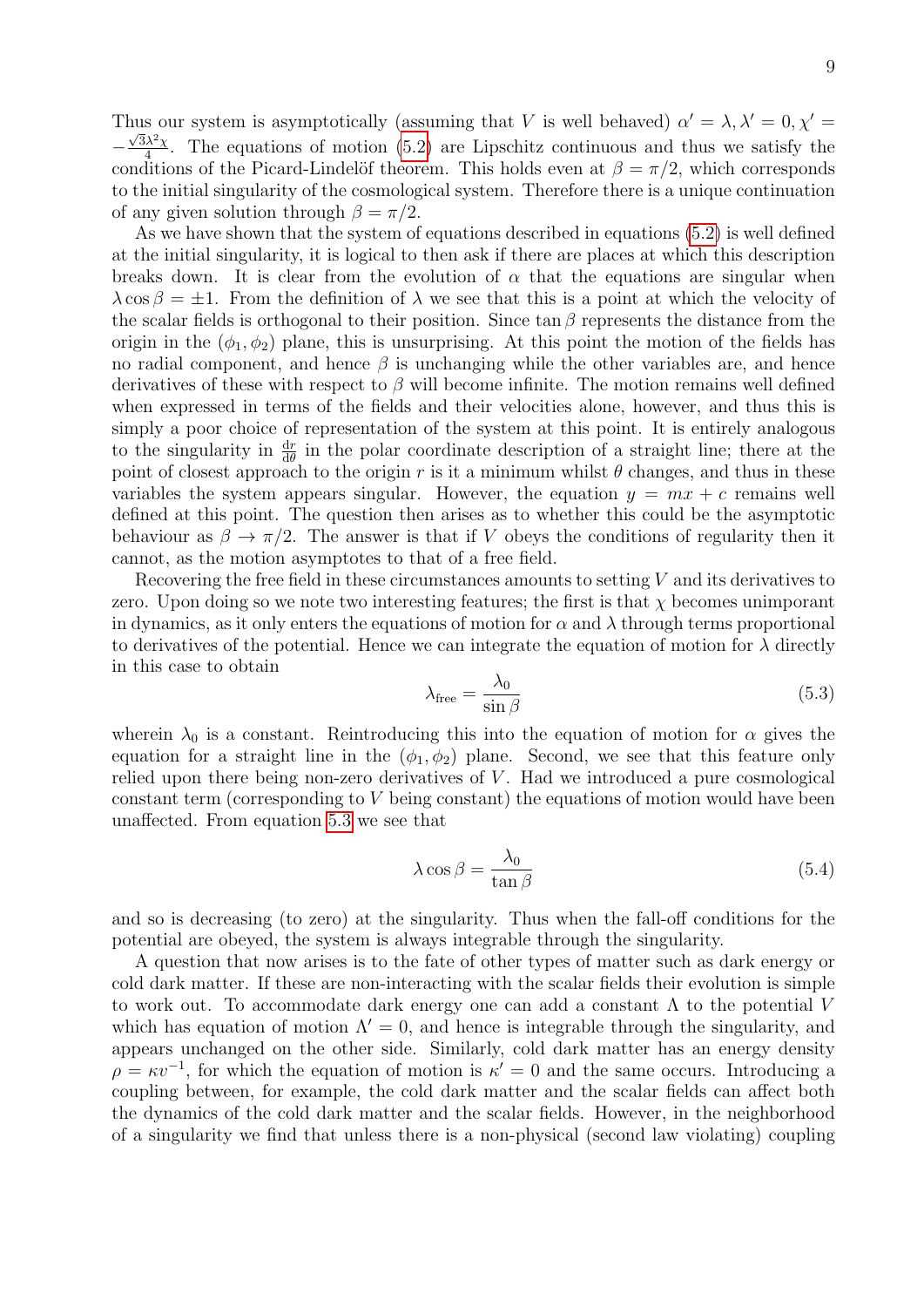this contribution becomes infinitesimal in the case of the scalar field dynamics and thus can be neglected.

Extending our system to  $n$  scalar fields is a simple exercise; first we note that at any point in the evolution of the system we can choose coordinates for the scalar fields such that the position and velocity of the fields are in the plane spanned by  $\phi_1$  and  $\phi_2$ . If we describe the positions and velocities of our fields in terms of spherical coordinates, with positions given by equation [4.10](#page-6-0) and velocities given by

$$
\begin{pmatrix} \phi_1 \\ \phi_2 \\ \dots \\ \phi_n \end{pmatrix} = p \begin{pmatrix} \cos \theta_1 \\ \sin \theta_1 \cos \theta_2 \\ \dots \\ \sin \theta_1 \dots \sin \theta_{n-1} \end{pmatrix}
$$
 (5.5)

then this amounts to setting  $\alpha_2, ..., \alpha_{n-1}$  and  $\theta_2, ..., \theta_n$  to zero locally. Thus the equations of motion for the position and velocity in the plane remain as in equations [5.2](#page-7-1) locally, defining  $\lambda = \frac{\sin(\alpha_1 - \theta_1)}{\cos \beta}$  $\frac{(\alpha_1-\theta_1)}{\cos\beta};$ 

$$
\alpha'_{1} = \frac{\lambda}{\sin \beta \sqrt{1 - \lambda^2 \cos^2 \beta}}
$$
  
\n
$$
\lambda' = \frac{\lambda}{\cos \beta} \left( \sin \beta - \frac{1}{\sin \beta} \right) + \frac{V_2 \cos(\theta_1) - V_1 \sin(\theta_1)}{\chi^2 e^{\sqrt{3} |\tan \beta|} \cos^2 \beta}
$$
\n(5.6)

The presence of the potentials causes the motion to accelerate from the plane

$$
\theta_j' = \frac{V_{j+1}}{\chi^2 e^{\sqrt{3}|\tan\beta|} \cos^2\beta \sqrt{1 - \lambda^2 \cos^2\beta}}
$$
(5.7)

and hence again we see that for potentials which are well behaved (in the sense that both the potential and its derivatives fall off sufficiently) the motion becomes asymptotically planar and again describes a geodesic on the  $(n-1)$ -sphere. Similarly, we see that if the potentials are well behaved then the equations remain Lipschitz continuous, and hence the Picard-Lindelöf theorem guarantees that there is a unique trajectory which continues the solution through  $\beta = \pi/2$ .

# <span id="page-9-0"></span>VI. CONSERVED QUANTITIES ON NON-ORIENTABLE MANIFOLDS

The singularity of FLRW cosmology is a point at which the spacetime geometry endows (any chosen fiducial cell embedded in) the spatial slice with zero volume. The volume form, induced by the space-time volume form pulled back to a  $t = constant$  slice, is Vol<sub> $\Sigma$ </sub> = vdxdydz. The existence of a volume form is equivalent to orientability of the manifold itself; non-orientable manifolds of dimension  $d$  do not have any nowhere-vanishing d-forms. In extensions of our system beyond a point at which the volume form vanishes, it is therefore natural to ask whether this might be an indication that the manifold is not globally orientable. The volume form is directly linked to the conserved quantities of any Lagrangian system through Noether's theorem; it is almost universally assumed that any manifold providing a basis for physics must be orientable. Here we will relax this somewhat.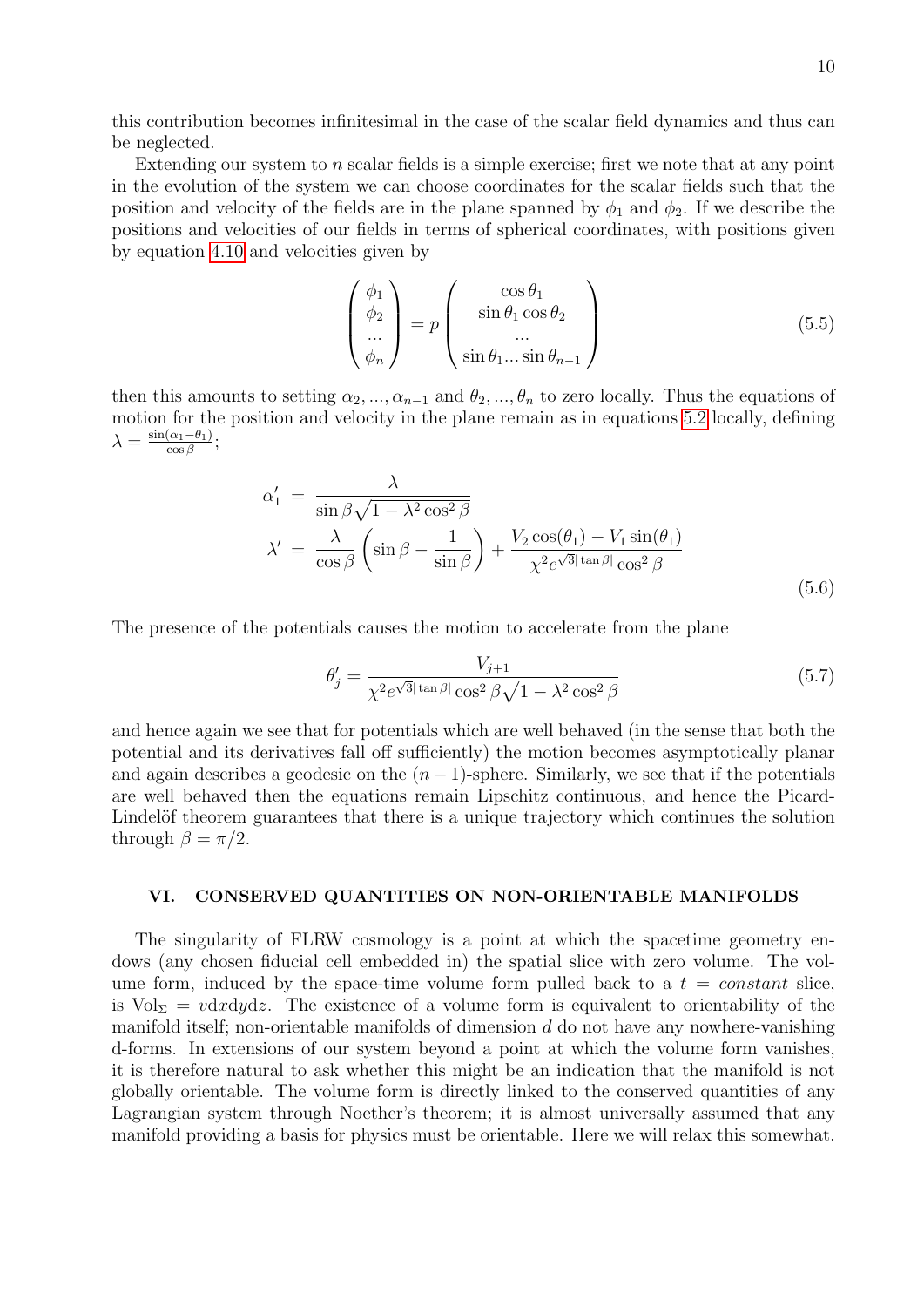To provide an example of such a system, let us consider a Mobius strip formed by taking a section of  $\mathbb{R}^2$  and placing the usual twist on the boundaries. Specifically we will take

$$
\mathcal{M} = \frac{(0,1) \times [0,1]}{\sim} \quad (0,y) \sim (1,1-y) \tag{6.1}
$$

and we will endow this space with a metric  $ds^2 = dx^2 + dy^2$  everywhere except the points of identification  $x = 0, 1$ . This metric admits two diads up to a choice of overall sign;  $e_1 = dx, dy$  and  $e_2 = dx, -dy$ . Hence our choices of volume form are Vol =  $\pm dx \wedge dy$ . Let us consider the motion of a free particle on this manifold. The Lagrangian for such a particle (again, defined away from the edges) is

$$
\mathcal{L} = \frac{\dot{x}^2}{2} + \frac{\dot{y}^2}{2} \tag{6.2}
$$

And we find from this that the two momenta  $P_x = \dot{x}, P_y = \dot{y}$  are conserved quantities. This is, of course, the statement that free particles follow the geodesics of the manifold. In the Hamiltonian language we know that the system is determined by a Hamiltonian and symplectic structure

$$
\mathcal{H} = \frac{P_x^2}{2} + \frac{P_y^2}{2} \quad \omega = \mathrm{d}P_x \wedge \mathrm{d}x + \mathrm{d}P_y \wedge \mathrm{d}y \tag{6.3}
$$

Suppose we now want to extend this to what happens to a particle that crosses  $x = 0$ , say. In such a case we can extend geodesics across this point by insisting that the path taken is a minimum of the distance as defined on all points away from  $x = 0$  and that the path is continuous across the join. Away from the join, the geodesics will be geodesics of the metric (straight lines in  $\mathbb{R}^2$ ) and so we need only consider the point of intersection with the join, and connect the points with straight lines away from it. On doing so we find that geodesics connecting two points  $K = (K_x, K_y)$  and  $Q = (Q_x, Q_y)$  are given by minimizing

$$
\Delta(K, Q) = \Delta(K, (0, y_i)) + \Delta(1, (1 - y_i), Q) = \sqrt{K_x^2 + (K_y - y_i)^2} + \sqrt{(Q_x - 1)^2 + (Q_y - (1 - y_i))^2}
$$
\n(6.4)

across all choices of the  $y_i$ , the coordinate of the intersection of the path with  $x = 0$ . Upon doing so we find that the geodesic crossing the join between  $K$  and  $Q$  is equivalent to taking a second copy of the space attached at the join but flipped in the y direction, and finding a geodesic on the combined space with the metric  $ds^2 = dx^2 + dY^2$ , where  $Y = y$  for  $x > 0$ and  $Y = 1 - y$  for  $x < 0$ . This is equivalent to saying that we match across the join by swapping  $e_1$  for  $e_2$ . This is shown in figure [1.](#page-11-0) One useful way to visualize this is to consider a physical Möbius strip formed by taking a strip of paper and connecting it with the usual twist. The double cover amounts to viewing the two sides of the paper, and our geodesic is a straight line along the paper which starts on one side and ends on the other. A circle with an arrow pointing clockwise on one side will appear to point anticlockwise when viewed from the other side, illustrating the choice between  $e_1$  and  $e_2$ .

If we turn our attention back to the conserved quantities it would appear that across the join a particle following a geodesic will have preserved  $P_x$  but  $P_y \to -P_y$ . There are several ways to interpret this. We could first consider that what is actually conserved is not in fact  $\dot{y}$  but rather sign(det(e)) $\dot{y}$ . In doing so we would see that we have swapped diads across the join. An equivalent way to see this is to consider that the conserved quantity corresponds to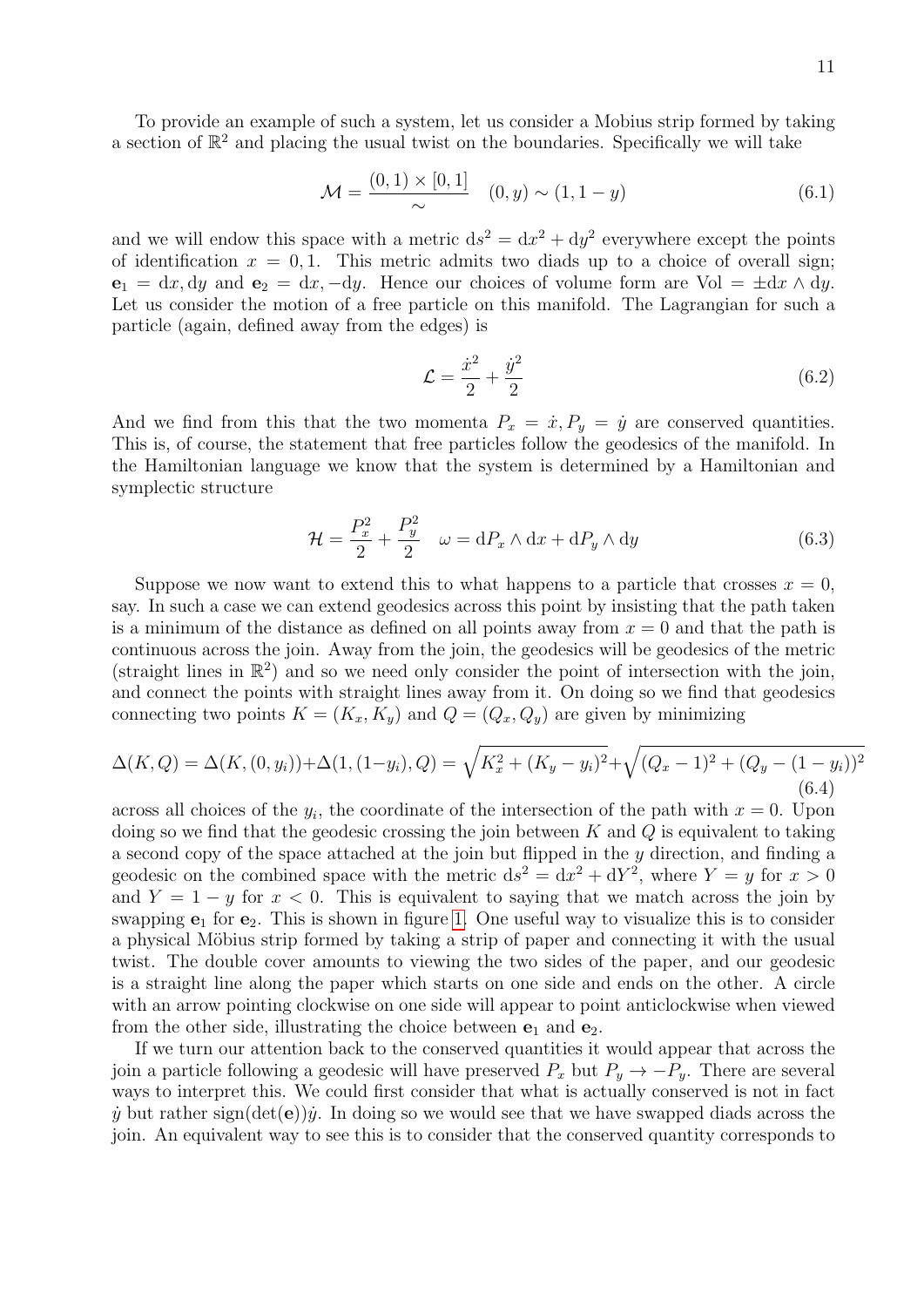

<span id="page-11-0"></span>FIG. 1: The geodesic on the Mobius strip shown on the left on a single copy of the space. We see that the line is discontinuous under the identification and has a sharp corner at the join. On the right is the same line but represented in a double cover of the space where we have used the diad  $e_2$  on the left and  $e_1$  on the right, swapping the orientation between copies of the space. With this choice we recover what we would expect a geodesic to look like on the double cover with metric given in terms of  $x$  and  $Y$ .

the interior product of the Hamiltonian vector field and the symplectic structure applied to the symmetry  $s = \frac{\partial}{\partial y}$ . Upon parallel transporting  $s_y$  across the join, it is inverted  $s'_y = -\frac{\partial}{\partial y}$ , and hence the conserved quantity takes the value  $P'_y = -P_y$ . However, perhaps the most intuitive way to understand this is to consider that the Lagrangian is equivalent to defining on the double cover

$$
\mathcal{L}' = \frac{\dot{x}^2}{2} + \frac{\dot{Y}^2}{2} \tag{6.5}
$$

and the conserved quantity really corresponds to  $P_Y = \dot{Y}$ .

The issue of how chirality is treated in a relational context has been a long-standing issue in the philosophy of physics, dating back to Kant. The fundamental issue relates to objects which are counterparts, yet incongruous, with the common example being left and right hands. In the case we examine here, we find that within our system the descriptions are intrinsically indistinguishable; one a notion of handedness has been chosen, one can indeed distinguish between, clockwise and anticlockwise. However, given a single rotating object the system would not be sufficient to determine whether that object rotated clockwise or anticlockwise. For an excellent review of such issues see  $[24]$  and references therein<sup>2</sup>.

Let us now examine what happens in the FLRW case. Since the dynamics is captured in essence by the case of two massless scalar fields, we will take this as our example, however the results we obtain are more generic. We noted in section [IV](#page-5-0) that the solution  $\phi_i =$  $A_i \log(t) + B_i$  are continued across the singularity by extending to  $t < 0$  through taking  $\phi_i = A_i \log|t| + \text{sign}(t)B_i$ , and thus  $\dot{\phi}_i = \text{sign}(t)\frac{A_i}{t}$  $\frac{A_i}{t}$ . Naively we might think that this inversion had violated a conservation law; the reversal of a velocity would seem to be in contradiction to the conservation of momentum. However, recall that the momentum that is conserved in an FLRW cosmology is  $p_{\phi} = v\dot{\phi}$ . Thus, since in our solution  $v \propto t$  we see that this is indeed a conserved charge if we make the stipulation that  $v$  is the *signed* volume of the fiducial cell. Equivalently, we should consider the connection across the singularity as being moving from the description of the spacetime geometry by the right-handed tetrad  $\mathbf{e}_R$ to the left-handed triad  $e_L$ . In this case the conservation law still holds; it is simply that in

<sup>&</sup>lt;sup>2</sup> We are grateful to Sean Gryb for making pointing out the extant literature in response to an early draft of this paper.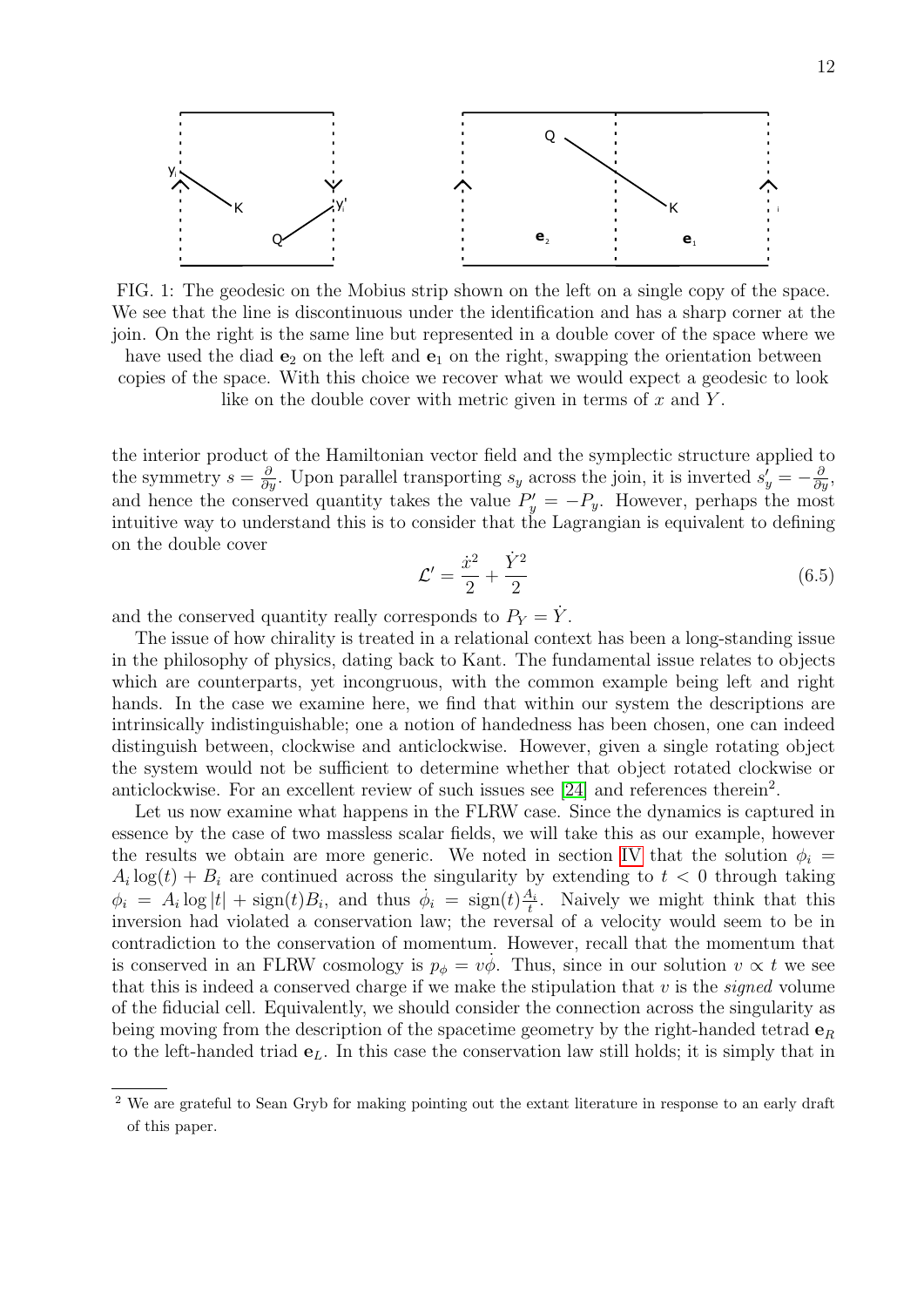moving from one representation of our system to another it appears that we have undergone a parity inversion.

Solving the Friedmann equation and interpreting the evolution as being that of a spacetime geometry away from the singularity we see that the metric can be expressed in the usual FLRW terms appearing as two universes joined back-to-back at the singularity. However, in order to have the conserved quantities remain conserved across the singularity itself, we must switch tetrads across this point. This appears, choosing to represent  $s = sign(t)$ :

<span id="page-12-0"></span>
$$
ds^{2} = -dt^{2} + |t|^{\frac{2}{3}} \left( dx^{2} + dy^{2} + dz^{2} \right) \quad \mathbf{e} = (dt, s|t|^{\frac{1}{3}} (dx, dy, dz)) \tag{6.6}
$$

and hence we can uniquely extend our space-time across the singularity in this manner.

At this point the question of the Hawking–Penrose singularity theorems [\[25\]](#page-17-12) arises. In particular, how can we know that geodesics are connected across the singularity? One might expect that since the spatial metric has vanished at the singularity, any path orthogonal to the time direction will have no length, and thus we could connect any points in space here. In essence this is the infinite focussing on which the theorems are based. To answer this we must again engage with a relational description; consider the null geodesic to be the path taken by a photon on the space-time, ignoring backreaction. In coordinate terms, let us choose without loss of generality a null geodesic whose spatial component is parallel to the x axis in the region of space-time covered by  $t > 0$ . The equation of motion is then, in coordinate terms,  $x = x_0 + \frac{3}{2}$  $\frac{3}{2}t^{\frac{2}{3}}$ . If we choose, as we did in the case of the Mobius strip example, to enforce continuity between points of the space-time manifold covered by different choices of tetrad, and further to conserve the momentum of the photon as measured in this way (respecting the signed volume of space), then there is a unique geodesic on the other side of the singularity which connects to this point. This is given by  $x = x_0 + \frac{3}{2}$  $\frac{3}{2}|t|^{\frac{2}{3}}, \text{ with}$ the tetrad given in equation [\(6.6\)](#page-12-0). We note that the conditions of the Hawking–Penrose theorem are satisfied, and hence the conclusion that there is infinite focusing of geodesics is valid. The distance between any two photons as measured using the space-time geometry will tend to zero as we approach the singularity. However, there is still a unique continuation of the paths beyond this point, which corresponds to the above trajectory as described in the geometry in which we swap tetrads. What the singularity theorems require is that we model physics in terms of a space-time defined by a metric on a globally orientable manifold. However, if we relax that assumption just on the singular surface itself, we see that there is a natural physical continuation beyond this point when described in relational terms.

To be clear about this continuation, we note that the Hawking–Penrose theorems show that there is not a unique continuation through the singularity of the space-time geometry as determined by the Einstein equations. Our results are completely in agreement with this. We do not claim that the Einstein equations give such a continuation. However, the relational system of scalar fields can be continued beyond this point, and at all points away from the singularity their behaviour is consistent with that described by the Einstein equations coupled to the matter. Thus we know that on both sides of the singularity there is a consistent space-time picture. What we have then shown is that if we want to further identify trajectories of matter across the singularity such that conservation laws, specifically the conservation of momentum, hold then this in turn makes a unique identification. In this identification we can connect two FLRW cosmologies back-to-back at the singularity and continue geodesics from one into the other. This continuation is motivated by our example of the Möbius strip, and in common with that example we see that orientation is inverted in the continuation. To relate back to the issue of handedness, given a "left hand" on one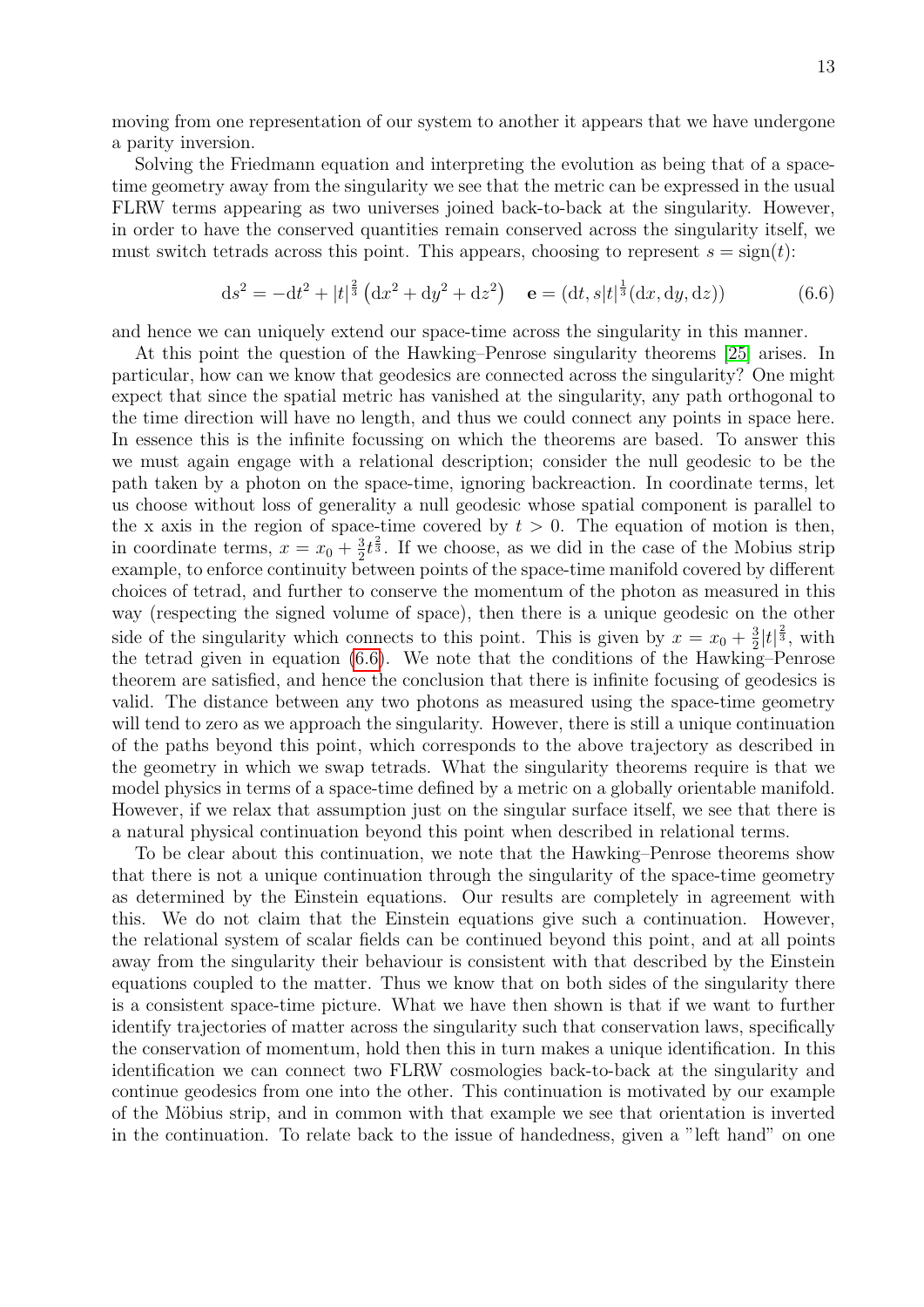side of the singularity we see that it is continued to a hand on the other side. The hands that are congruous to it on one side remain congruous on the other. Since two incongruous "hands" that propagate across the singularity can be arbitrarily chosen to be called left or right, we cannot uniquely say whether a left hand on one side of the singularity remains a left hand on the other. We are free to choose whether to call this again a left hand or a right hand as the physical system makes no distinction between the two. However, if we wish to retain the conserved quantities both in magnitude and sign across this point, we see that this choice is equivalent to taking a left hand on one side of the singularity and calling the object that it propagates to on the other a right hand.

## <span id="page-13-0"></span>VII. BEYOND ISOTROPY: THE BIANCHI I SPACETIME

The results we have obtained in the case of the flat FLRW system can be extended to anisotropic cosmological solutions. These are of particular importance in the study of cosmological singularities as they are believed to capture the complete behaviour of an in-homogeneous system [\[26–](#page-17-13)[29\]](#page-17-14). More precisely, the BKL conjecture states that in the vicinity of a singularity, the dynamics becomes local, oscillatory and vacuum dominated, with the only matter of import being massless scalar fields. Thus if we know the behaviour of homogeneous cosmologies with scalar fields, we should capture dynamics in the neighborhood of generic singularities. The case of a single free field providing the matter content was covered in [\[17\]](#page-17-4), where the spacetime in consideration was Bianchi IX, though the results are general. In this section we will show that the results of this paper are entirely in line with those. Here we will present the case of a Bianchi I spacetime; the results are in fact more generic, but since the asymptotic motion of quiescent solutions is parallel to that obtained in the Bianchi I case this will be sufficient to demonstrate how the result holds. The Bianchi classification labels geometries by the commutativity classes of the three Killing vector fields that define homogeneity. These in turn contribute to the Ricci scalar, which in the 3+1 decomposition of GR acts as a potential for anisotropies [\[30](#page-17-15)[–32\]](#page-17-16). This scales as  $v^{4/3}$ , and hence will differ from the potentials of scalar fields, so we will need an extension of our relational ideas to describe the resulting shape systems in full generality [\[33\]](#page-17-17). Fortunately in the case where the Killing vectors all commute the Ricci scalar is exactly zero, and thus we can bypass this issue. This is the Bianchi I system described with metric:

$$
ds^{2} = -dt^{2} + v^{2/3} \left( e^{\frac{q_{1}}{2} - \frac{q_{2}}{\sqrt{6}}} dx^{2} + e^{-\frac{q_{1}}{2} - \frac{q_{2}}{\sqrt{6}}} dy^{2} + e^{\sqrt{\frac{2}{3}}q_{2}} dz^{2} \right)
$$
(7.1)

and when written in these terms, the gravitational Lagrangian for the anisotropic space-time has the same form as that of an isotropic space-time with massless scalar fields:

$$
\mathcal{L} = v \left( -\frac{2}{3} \frac{\dot{v}^2}{v^2} + \frac{\dot{q}_1^2}{2} + \frac{\dot{q}_2^2}{2} + \mathcal{L}_m \right) \tag{7.2}
$$

Therefore we can continue this system beyond the singularity in exactly the same way as we did for the case of scalar fields, identifying  $q_1$  and  $q_2$  with  $\phi_1$  and  $\phi_2$ , say, and numbering the rest of our fields  $\phi_3$  to  $\phi_{n+2}$ . In the case of a single additional massless scalar field, we see that the continuation of geodesic motion on the 3-sphere corresponds exactly to the continuation that was shown in [\[17\]](#page-17-4) for the Bianchi I case.

In this paper we have examined homogeneous models exclusively. This has been done for three reasons: The first is that the FLRW cosmologies are those with which we expect the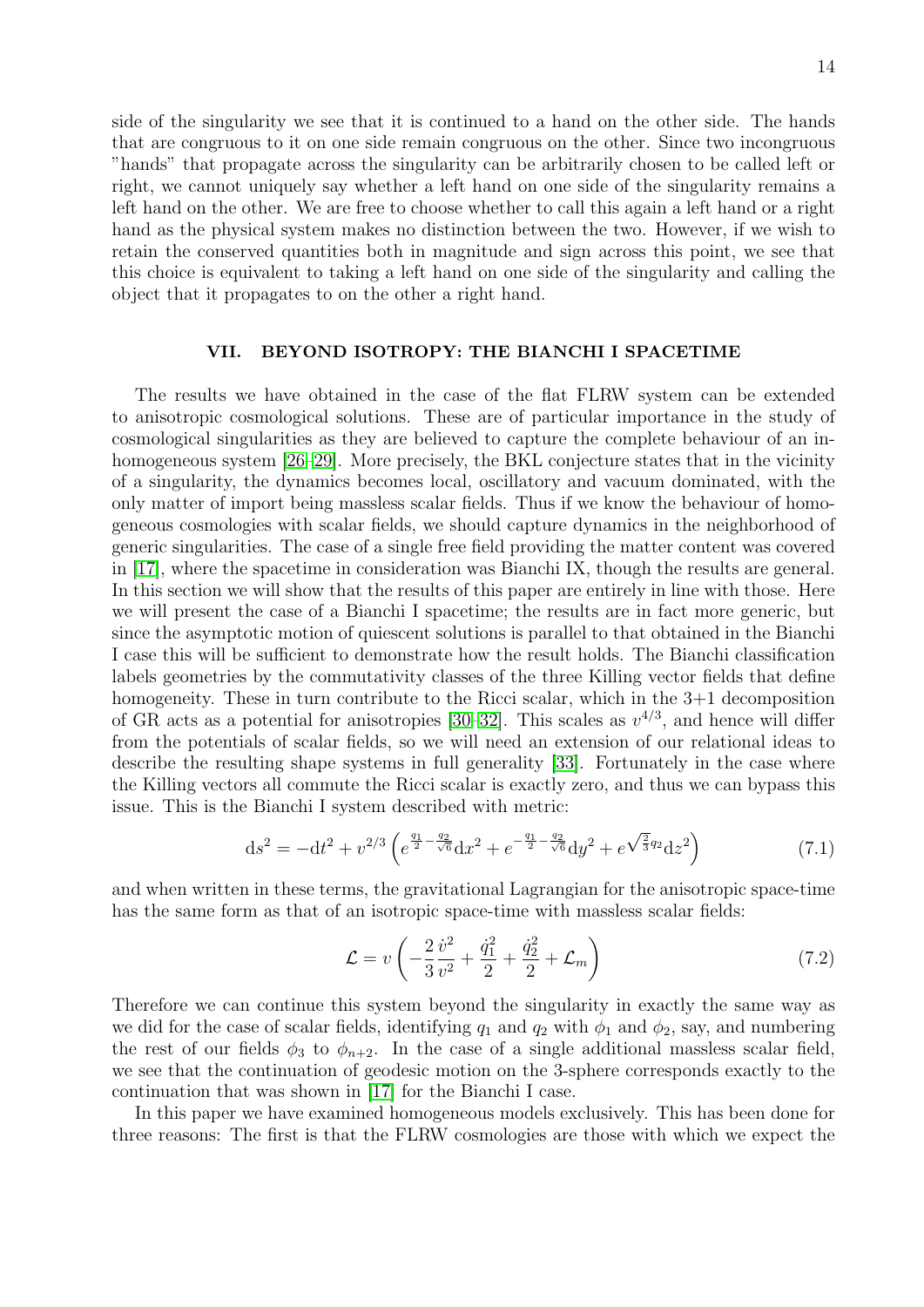reader to be most familiar, as these are the most common in the cosmological literature. The second is that following the BKL conjecture, we are lead to consider the homogeneous metrics classified by Bianchi to be a good description of the physical situation in the neighborhood of a singularity. Finally, homogeneous metrics are simpler to analyse as they are described by ordinary differential equations. Introducing inhomogeneities requires us to deal with partial differential equations which makes the analysis considerably more complex. There are a wide range of models that extend beyond homogeneity, such as the Lemâtre-Tolman-Bondi (LTB) [\[34\]](#page-17-18) space-time which generalises the FLRW system to describe an isotropic but inhomogeneous cosmology, without introducing the full complexity of GR. Such spacetimes are the subject of future work in which the conditions under which the uniqueness of a continuation of partial differential equations across a singularity will be examined.

### <span id="page-14-0"></span>VIII. DISCUSSION

Let us recapitulate the major results shown in this paper. We have seen that the relational motion of scalar fields in an FLRW cosmology can be described entirely in terms of the fields themselves, and without direct reference to the geometry on which their dynamics takes place. This is due to the dynamical similarity of the space of solutions. We compactified the space of fields on a sphere, as this most closely matches the way in which Misner variables were modelled in the anisotropic case. In this description the relational equations of motion are derived directly from a contact Hamiltonian and thus need never reference the spacetime geometry in the first place. When the potentials for the fields are well-behaved, these equations satisfy the conditions of the Picard-Lindelöf theorem at the point corresponding to the singularity of the original space-time, and thus have a unique, deterministic extension beyond this point, and we have shown how this continuation is manifested in terms of the fields themselves. We then take these relational obesrvables as being the fundamental ontological content of our theory. As such we are able to reconstruct a space-time on the other side of the singularity, and by choosing to enforce the conservation across the singularity of quantities that are conserved everywhere else, we arrive at a unique description of the geometry. This description corresponds to having two FLRW cosmologies glued backto-back at their respective singularities with an orientation reversal between them. In terms of tetrads, we swap a left-handed tetrad,  $e_1$ , for a right-handed one,  $e_2$ , in crossing.

We must reiterate here that the continuation that we have described is not a direct consequence of Einstein's equations for the geometrical degrees of freedom. The equations of motion for quantities such as the Hubble rate become non-deterministic at the singularity, and therefore Einstein's equations provide no unique continuation by themselves. However, the equations of motion for the relational observables that constitute our empirically accessible content do indeed remain deterministic. Therefore we can reconstruct a geometrical description from this relational content. As the system exhibits both dynamical similarity and has a choice of orientation of the tetrads that determine the geometry, there is a choice in how this reconstruction is done. This choice is no different than that which is available to any observer modelling the evolution of an FLRW cosmology from observations; the value of the scale factor at any given time is a free choice (typically picked to be unity today for efficiency of description). Likewise any given metric can be equally described by left and right-handed tetrads. By exploiting this freedom to choose, at the singularity itself, how we glue together solutions we are able to find a description in which conserved quantities retain their values across the singularity. However, this choice is not in itself unique; we could have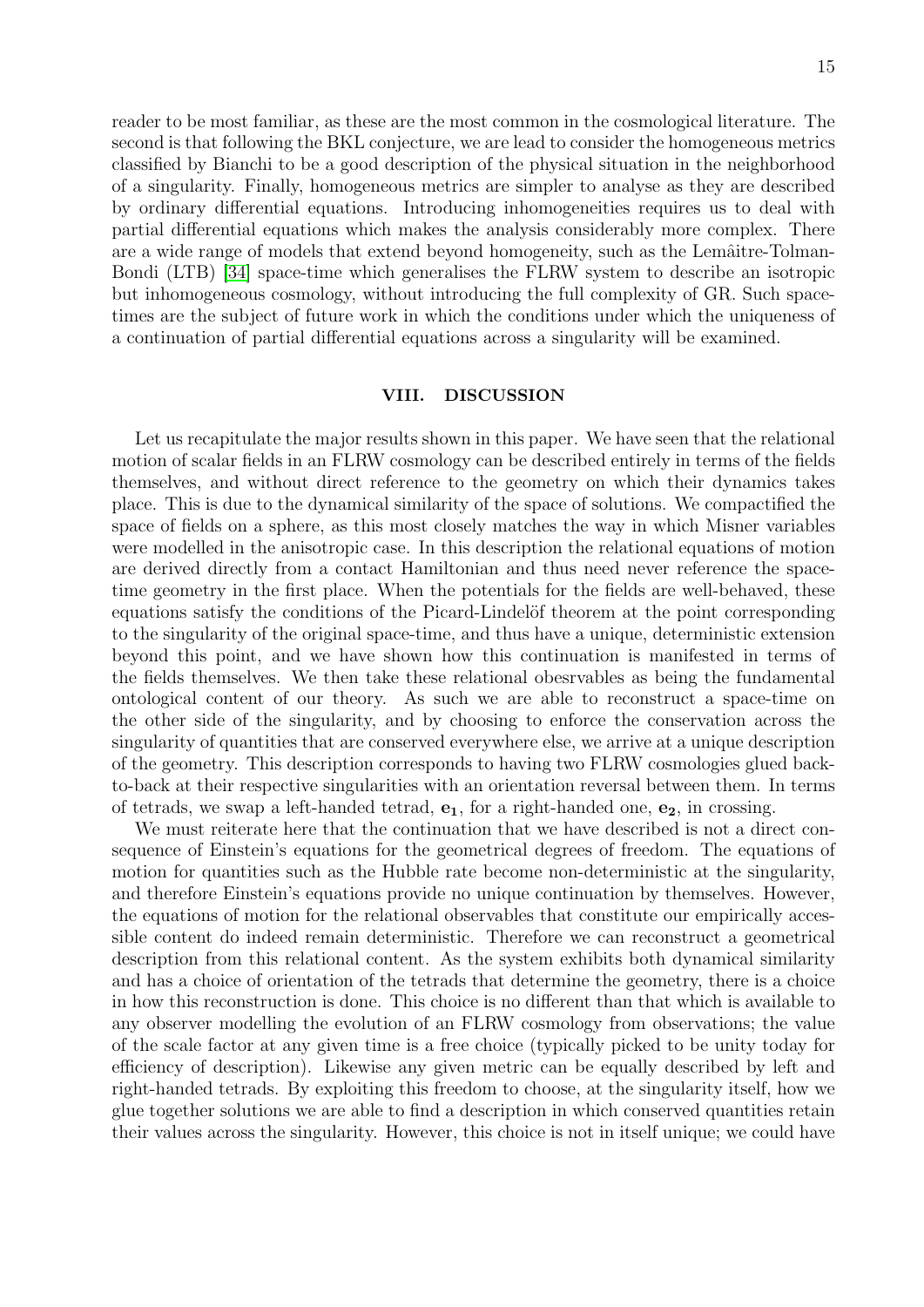chosen to invert the conservation laws, for example, at the price of geodesics being sharply 'kinked' at the singularity itself. The important thing to note is that this choice is a choice of the geometric framework which we use to describe the system, but does not affect the underlying relational dynamics. Any such choice would give equivalent results. The choice we have made is simply the one in which a consistent idea of momentum (for example) can be made. Physically it holds no more meaning than describing the motion of a particle in a given frame until a certain time and then switching frames. Consider describing a particle that falls past a window in terms of its height above the base of the window until it reaches this base, and thereafter in terms of the height above the ground. The description in terms of coordinates may be discontinuous between frames, but the underlying physics is unaffected.

It is useful to note that the we can extend geodesics beyond the singularity even though terms which are usually referred to as being "physical observables" such as the Hubble parameter and the energy density of the matter become infinite. As can be seen in many circumstances an observable passing through infinity is not necessarily an impediment to the continuation of dynamics. A harmonic oscillator can have its dynamics expressed in terms of a displacement from the origin  $x = x_0 \sin t$  for example, or in terms of the inverse of this  $z = x^{-1} = \text{cosec } t$ . In the latter z description, z is still a physical observable, and can be continued beyond  $t = 0$  despite becoming infinite at this point. A further subtlety arises when considering how such physical observables would be measured in a cosmological system; any measurement of length, for example, must be made against a rod. However, any physical rod would also have its length reduced to zero at the singularity. Thus if we restrict ourselves to relational measurements some of these infinities may be avoided.

Throughout this paper we have worked with scalar fields as our matter content. The motivation for this is twofold; first they are the simplest form of matter to encode in a Lagrangian framework and thus are simple to translate into the contact geometry in which we model our system, and second massless scalar fields are the dominant form of matter on approach to the initial singularity. Further insight into the ways in which we continue solutions across the singularity may be gained by working with vector fields or pseudo-scalars. For vector matter it will be necessary to work with anisotropic solutions, as a homogeneous vector field has by necessity a preferred direction and thus would break the isotropy of the system.

Thus far our attention has been largely focussed on cosmological solutions and their singularities. There is a natural parallel with black hole interiors, as spherically symmetric space-times having spatial slices  $\mathbb{R} \times S^2$  are Kantowski-Sachs cosmological solutions. Therefore it is possible to extend work in the anisotropic case to include these solutions and investigate the singularities at the centers of black holes. Preliminary work indicates that there is a unique continuation through these points, however the complete solution is a work in progress.

The existence of a classical continuation of our system beyond an initial singularity poses significant questions for quantum gravity. For long it has been assumed that the indeterminacy introduced by GR at singularities is good motivation to treat such points as places to look for the effects of quantum gravity. Other motivations exist, such as the idea of a minimal length scale arising from an application of the uncertainty principle or fundamental discreteness which could bound the system away from the singularity itself. Geometrically it may be that some objects become of Planck length, or that the Hubble parameter reaches the Planck curvature. However, in both cases this requires further external input to determine which structures reach these scales. In a homogeneous cosmology, one must break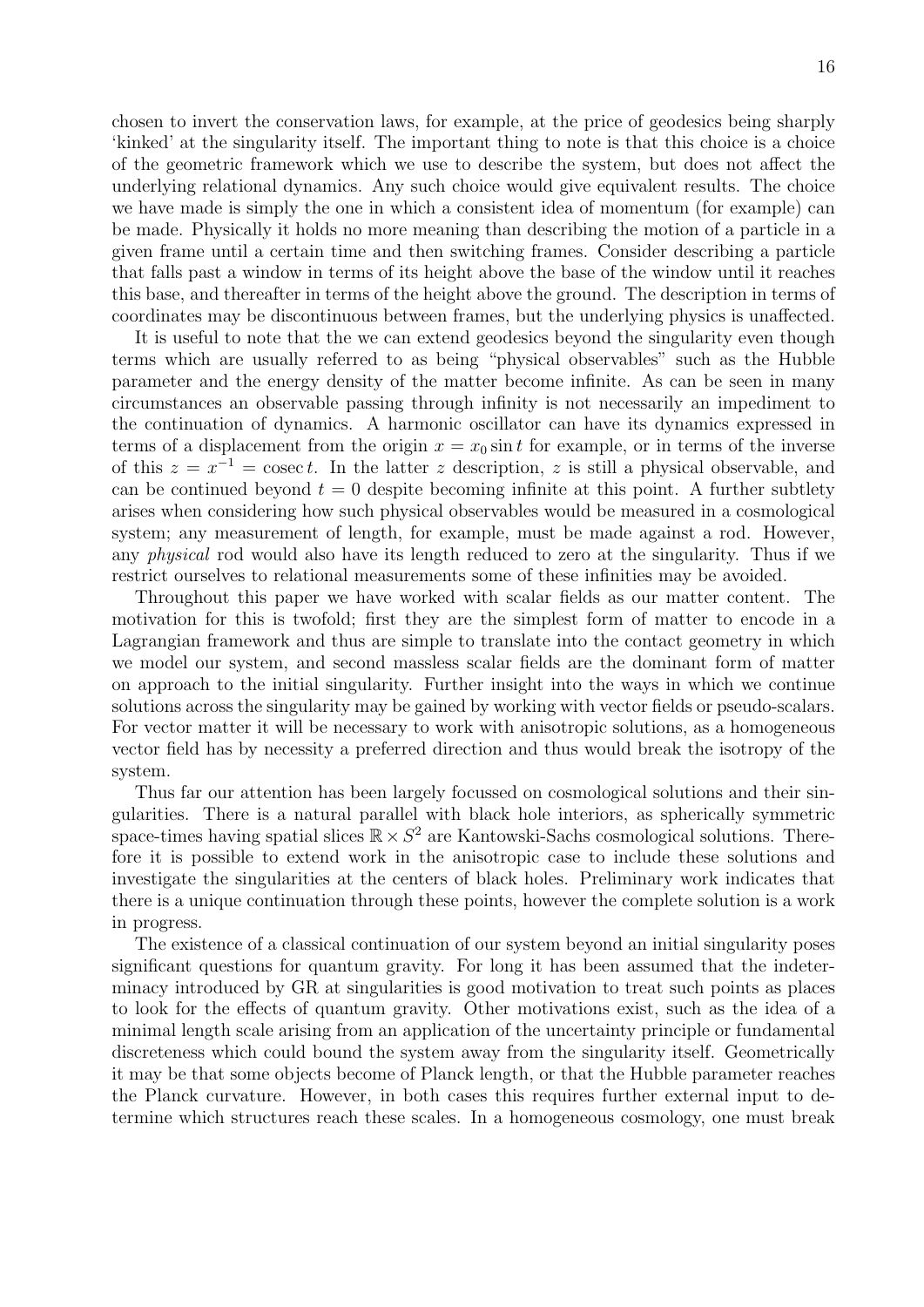homogeneity to form an object with a given length. If curvature is the determining factor, one must provide a reference object by which it is measured. Such objects would also undergo compression as all physical object eventually become overwhelmed by the Hubble flow, so the manner in which this curvature could be measured is difficult to assess. These arguments are of a somewhat different form to that of singularity resolution itself. The indeterminacy was how, to quote Wheeler, GR predicted its own demise. In this case considered that it was not just somewhere quantum effects *could* be manifest, but a place at which they *must*. As Hawking noted "With the singularity in the past the only way to deal with this problem seems to be to appeal to quantum gravity"[\[35\]](#page-18-0). Thus a strong appeal of models of quantum gravity has been that they can resolve the initial singularity. In the FLRW case arguments are made along the lines of dimensional analysis. The energy density of any matter present in a cosmological system must approach the Planck density, at which point it is argued that quantum gravity effects should become important. However, in the case of anisotropic cosmologies there are singularities even in the vacuum solutions. Even in the presence of matter, on approach to the singularity it is believed that the anisotropic geometric contributions to the evolution are dominant over matter contributions. Since there exists a classical continuation this motivation is lost; it may be that we have been looking for quantum gravity in the wrong places.

## Acknowledgements

The author is grateful to Julian Barbour, Sean Gryb and Flavio Mercati for helpful discussion and comments. The author expresses his thanks to the anonymous referees whose inputs have improved this manuscript.

- <span id="page-16-0"></span>[1] B. P. Abbott et al., "GW170817: Observation of Gravitational Waves from a Binary Neutron Star Inspiral," Phys. Rev. Lett., vol. 119, no. 16, p. 161101, 2017.
- <span id="page-16-1"></span>[2] M. Grana, "Flux compactifications in string theory: A Comprehensive review," Phys. Rept., vol. 423, pp. 91–158, 2006.
- [3] L. McAllister and E. Silverstein, "String Cosmology: A Review," Gen. Rel. Grav., vol. 40, pp. 565–605, 2008.
- [4] M. B. Green and J. H. Schwarz, "Anomaly Cancellation in Supersymmetric D=10 Gauge Theory and Superstring Theory," Phys. Lett., vol. 149B, pp. 117–122, 1984.
- <span id="page-16-2"></span>[5] I. Antoniadis, N. Arkani-Hamed, S. Dimopoulos, and G. R. Dvali, "New dimensions at a millimeter to a Fermi and superstrings at a TeV," Phys. Lett., vol. B436, pp. 257–263, 1998.
- <span id="page-16-3"></span>[6] A. Ashtekar, M. Reuter, and C. Rovelli, "From General Relativity to Quantum Gravity," 2014.
- <span id="page-16-4"></span>[7] A. Ashtekar and P. Singh, "Loop Quantum Cosmology: A Status Report," Class. Quant. Grav., vol. 28, p. 213001, 2011.
- <span id="page-16-5"></span>[8] P. Singh, "Loop quantum cosmology and the fate of cosmological singularities," Bull. Astron. Soc. India, vol. 42, p. 121, 2014.
- <span id="page-16-6"></span>[9] K. Liegener and P. Singh, "Gauge invariant bounce from quantum geometry," 2019.
- <span id="page-16-7"></span>[10] L. Bombelli, J. Lee, D. Meyer, and R. D. Sorkin, "Space-time as a causal set," Phys. Rev. Lett., vol. 59, pp. 521–524, Aug 1987.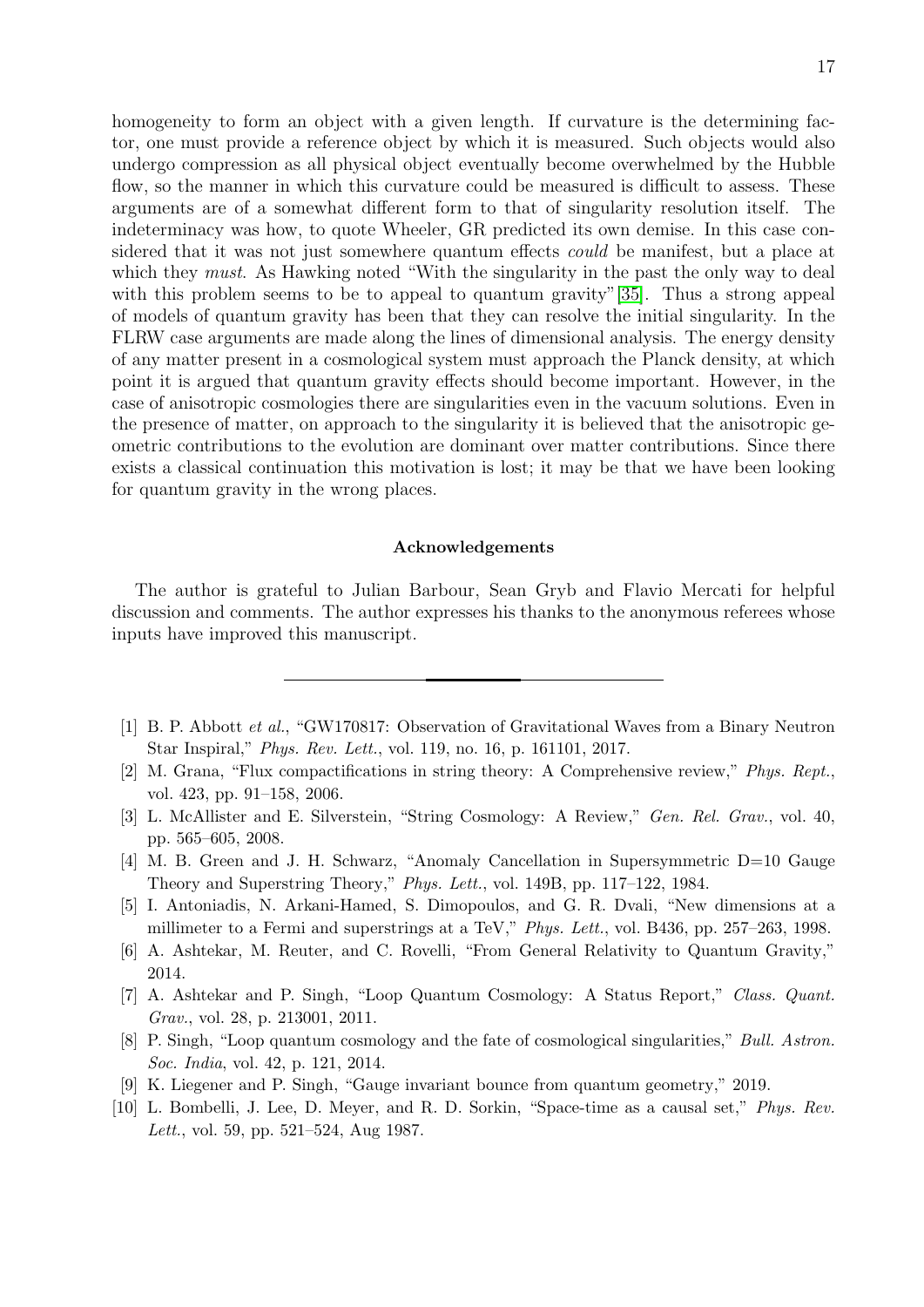- <span id="page-17-0"></span>[11] D. P. Rideout and R. D. Sorkin, "Evidence for a continuum limit in causal set dynamics," Phys. Rev. D, vol. 63, p. 104011, Apr 2001.
- <span id="page-17-1"></span>[12] S. Gielen, D. Oriti, and L. Sindoni, "Cosmology from Group Field Theory Formalism for Quantum Gravity," Phys. Rev. Lett., vol. 111, no. 3, p. 031301, 2013.
- <span id="page-17-2"></span>[13] J. Barbour, "Dynamics of pure shape, relativity and the problem of time," Lect. Notes Phys., vol. 633, pp. 15–35, 2003.
- [14] F. Mercati, Shape dynamics: Relativity and relationalism. Oxford University Press, 2018.
- [15] H. Gomes, S. Gryb, and T. Koslowski, "Einstein gravity as a 3D conformally invariant theory," Class. Quant. Grav., vol. 28, p. 045005, 2011.
- <span id="page-17-3"></span>[16] H. Gomes, "Poincaré invariance and asymptotic flatness in shape dynamics," Phys. Rev., vol. D88, p. 024047, 12 2012.
- <span id="page-17-4"></span>[17] T. A. Koslowski, F. Mercati, and D. Sloan, "Through the big bang: Continuing Einstein's equations beyond a cosmological singularity," Phys. Lett., vol. B778, pp. 339–343, 2018.
- <span id="page-17-5"></span>[18] F. Mercati, "Through the Big Bang in inflationary cosmology," 2019.
- <span id="page-17-6"></span>[19] D. Sloan, "Dynamical Similarity," Phys. Rev., vol. D97, no. 12, p. 123541, 2018.
- <span id="page-17-7"></span>[20] A. Bravetti, H. Cruz, and D. Tapias, "Contact Hamiltonian mechanics," Annals of Physics, vol. 376, pp. 17–39, Jan 2017.
- <span id="page-17-8"></span>[21] M. Lainz Valcázar and M. de León, "Contact Hamiltonian Systems,"  $arXiv$  e-prints, p. arXiv:1811.03367, Nov 2018.
- <span id="page-17-9"></span>[22] A. Bravetti and D. Tapias, "Liouville's theorem and the canonical measure for nonconservative systems from contact geometry," Journal of Physics A Mathematical General, vol. 48, p. 245001, Jun 2015.
- <span id="page-17-10"></span>[23] S. Foster, "Scalar field cosmologies and the initial space-time singularity," Class. Quant. Grav., vol. 15, pp. 3485–3504, 1998.
- <span id="page-17-11"></span>[24] O. Pooley, "Handedness, parity violation, and the reality of space," 2001.
- <span id="page-17-12"></span>[25] S. W. Hawking and R. Penrose, "The Singularities of gravitational collapse and cosmology," Proc. Roy. Soc. Lond., vol. A314, pp. 529–548, 1970.
- <span id="page-17-13"></span>[26] V. a. Belinsky, I. m. Khalatnikov, and E. m. Lifshitz, "A General Solution of the Einstein Equations with a Time Singularity," Adv. Phys., vol. 31, pp. 639–667, 1982.
- [27] B. K. Berger, D. Garfinkle, J. Isenberg, V. Moncrief, and M. Weaver, "The Singularity in generic gravitational collapse is space - like, local, and oscillatory," Mod. Phys. Lett., vol. A13, pp. 1565–1574, 1998.
- [28] H. Ringstrom, "The Bianchi IX attractor," Annales Henri Poincare, vol. 2, pp. 405–500, 2001.
- <span id="page-17-14"></span>[29] L. Andersson and A. D. Rendall, "Quiescent cosmological singularities," Commun. Math. Phys., vol. 218, pp. 479–511, 2001.
- <span id="page-17-15"></span>[30] G. F. R. Ellis and M. A. H. MacCallum, "A Class of homogeneous cosmological models," Commun. Math. Phys., vol. 12, pp. 108–141, 1969.
- [31] J. M. Heinzle and C. Uggla, "Mixmaster: Fact and Belief," Class. Quant. Grav., vol. 26, p. 075016, 2009.
- <span id="page-17-16"></span>[32] C. Uggla, "The Nature of generic cosmological singularities," in Recent developments in theoretical and experimental general relativity, gravitation and relativistic field theories. Proceedings, 11th Marcel Grossmann Meeting, MG11, Berlin, Germany, July 23-29, 2006. Pt. A-C, pp. 73–89, 2007.
- <span id="page-17-17"></span>[33] D. Sloan, "The Indistinguishability of Certain Lagrangian Theories (in preparation)," 2020.
- <span id="page-17-18"></span>[34] K. Enqvist, "Lemaitre-Tolman-Bondi model and accelerating expansion," Gen. Rel. Grav., vol. 40, pp. 451–466, 2008.